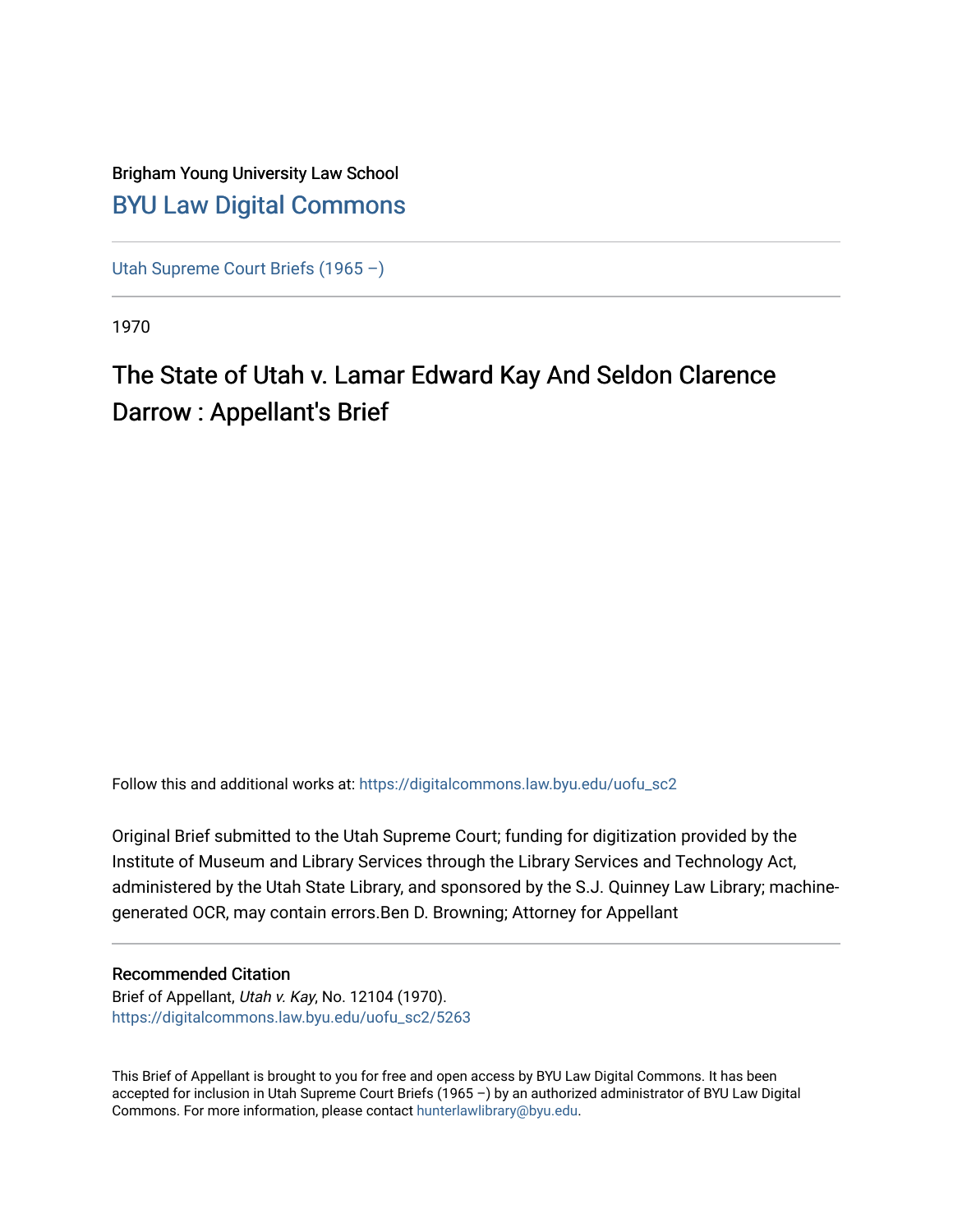## IN THE SUPREME COURT OF THE STATE OF UTAH

THE STATE OF UTAH, *Plaintiff and Respondent* 

vs.

LAMAR EDWARD KAY and **SELDON CLARENCE DARROW** 

*Defendants and Appellant* 

Case No. 12104'

## APPELLANTS BRIBF

Appeal from conviction, judgment and sentence of the Third Judicial District Court for Salt Lake County, Honorable Br7ant B. Croft, Judge.

> BEN D. BROWNING McMILLAN, BROWNING AND LYBBERT 1020 Kearns Building Salt Lake City, Utah 84101 Attorney for Defendent-Appellant

VERNON ROMNEY Attorney General State Capitol Building Attorney for Plaintiff-Respondent Salt Lake City,

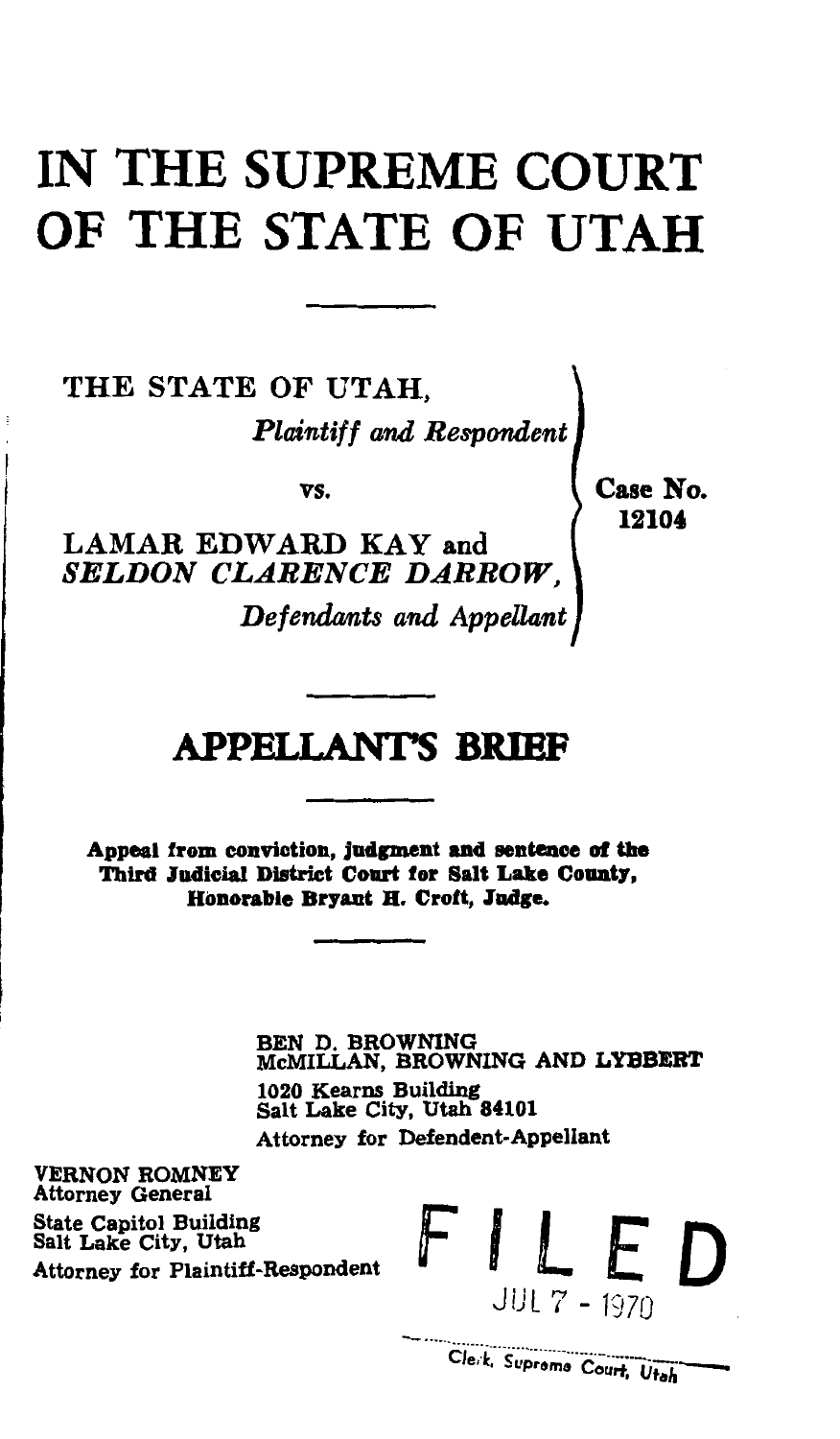## INDEX

| DISPOSITION IN THE LOWER COURT                                                                                                                 | L              |
|------------------------------------------------------------------------------------------------------------------------------------------------|----------------|
| THE RELIEF SOUGHT ON APPEAL                                                                                                                    | $\overline{2}$ |
| STATEMENT OF THE MATERIAL                                                                                                                      |                |
|                                                                                                                                                |                |
| POINT L                                                                                                                                        |                |
| EVERY MORMON ON THE JURY<br>SHOULD HAVE BEEN EXCUSED ON<br>CHALLENGE FOR CAUSE BECAUSE OF<br>HIS PECUNIARY INTEREST IN THE                     |                |
| POINT II.                                                                                                                                      |                |
| PREJUDICIAL ERROR WAS COMMIT-<br>TED AGAINST THE DEFENDANT WHEN<br>CERTAIN REQUESTED QUESTIONS ON<br><b>JURY VOIR DIRE WERE REFUSED.  7-10</b> |                |
| POINT III.                                                                                                                                     |                |
| COMPOSITE ERRORS DENIED A FAIR                                                                                                                 |                |
|                                                                                                                                                |                |

1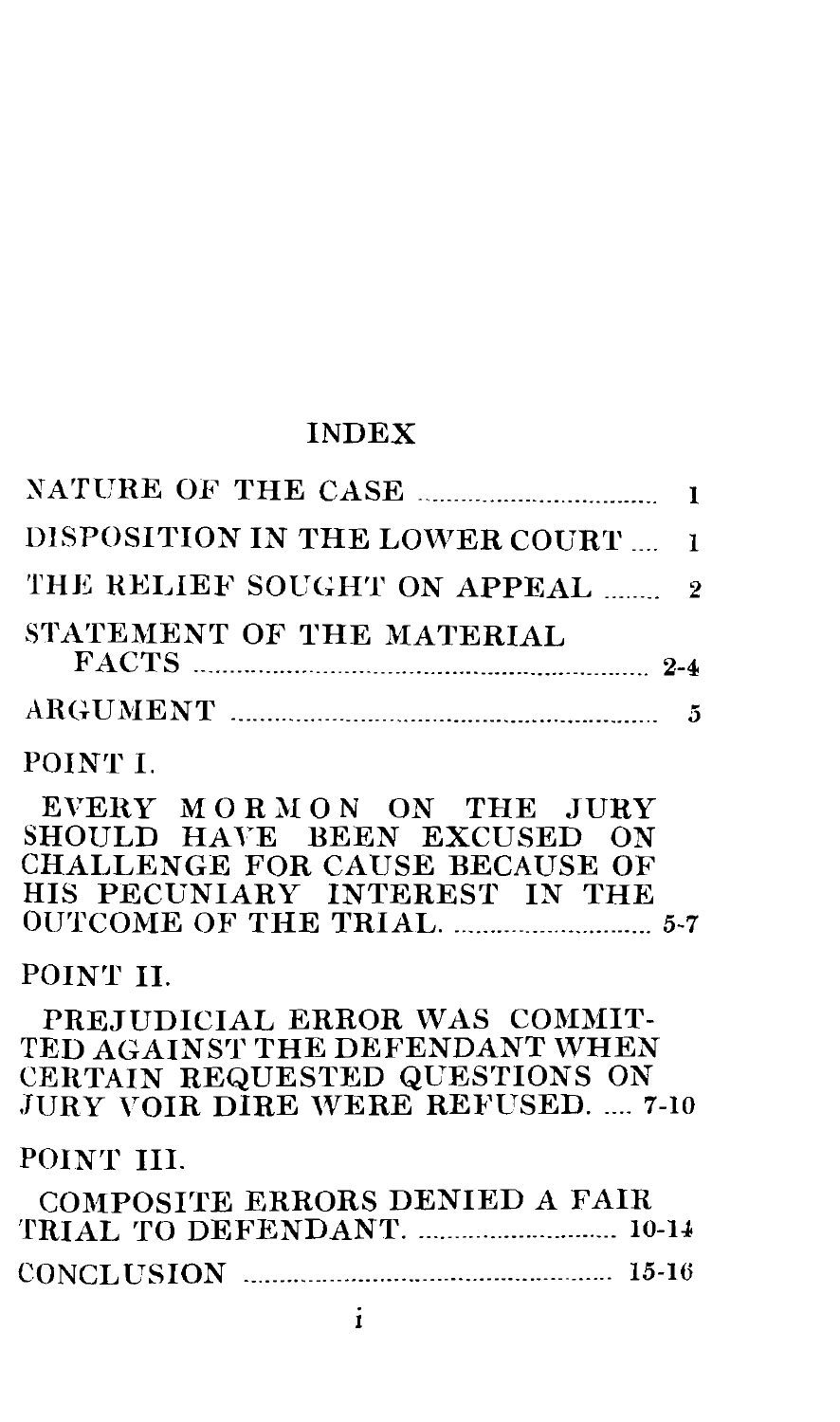### CASES CITED

| Balle v. Smith, 81 U 179, 17 P2d 224  7, 9, 14         |
|--------------------------------------------------------|
| Beaver v. Hollingshead, 82 U. 416, 25 P2d 612 7, 8, 14 |
|                                                        |
|                                                        |
| State v. Morgan, 23 U.212, 64 P. 356  12, 13           |
|                                                        |

### AUTHORITIES CITED

| Article I, Sec. 12, Constitution of Utah  6, 7, 11 |  |
|----------------------------------------------------|--|
|                                                    |  |
|                                                    |  |

## TEXTS CITED

|  |  | 47 Am. Jur. Religious Beliefs  12, 14 |  |
|--|--|---------------------------------------|--|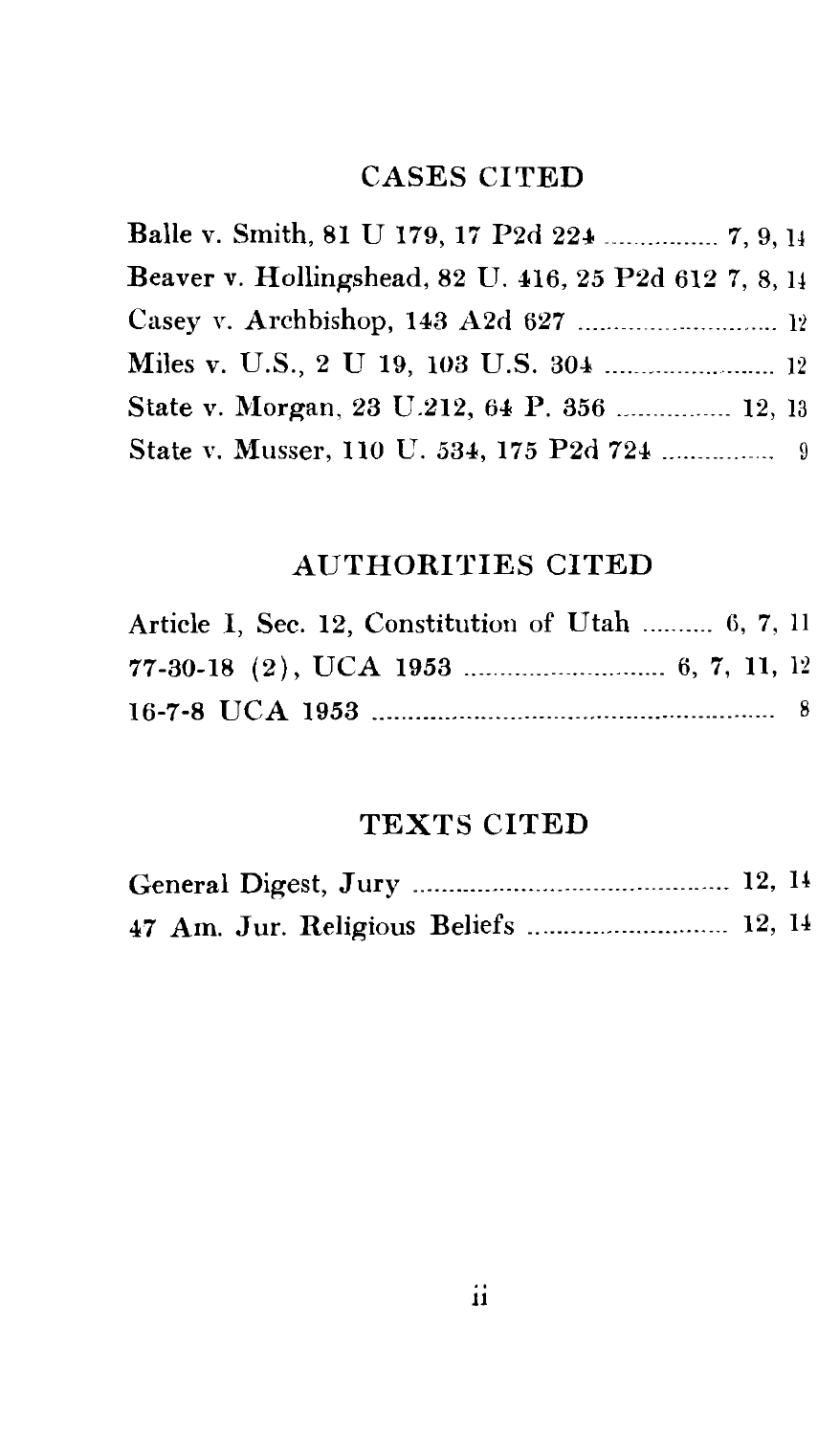# **IN THE SUPREME COURT OF THE STATE OF UTAH**

THE STATE OF UTAH, *Plaintiff and Respondent* 

vs.

LAMAR EDWARD KAY and *SELDON CLARENCE DARROW, Defendants and Appellant*  Case No. 12104

## **APPELLANT'S BRIEF**

#### NATURE OF THE CASE

Defendant-Appellant Seldon Clarence Darrow was charged with the crime of forgery.

#### DISPOSITION IN THE LOWER COURT

The jury found the Defendant guilty as charged on which the Trial Judge entered judgment and im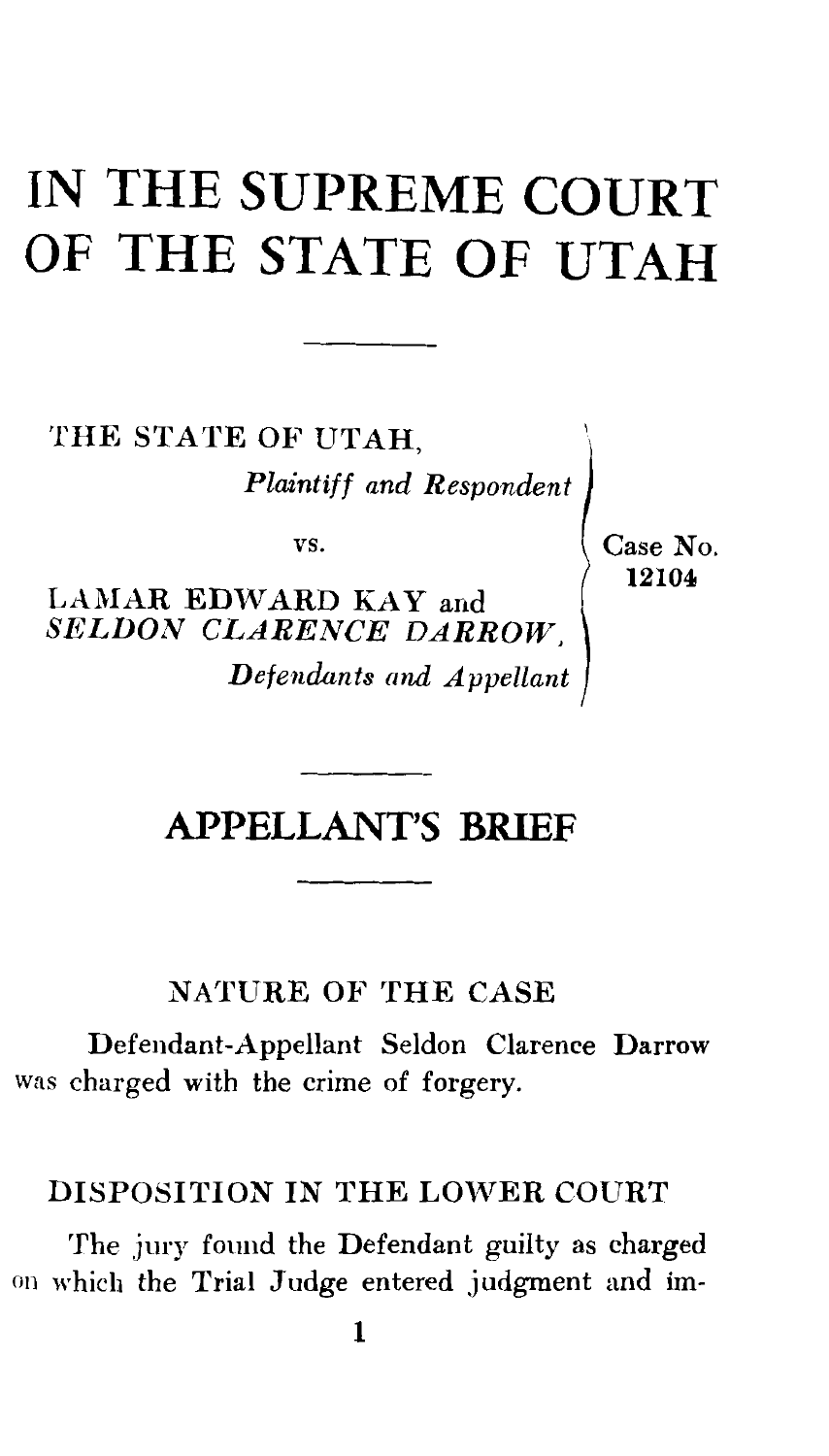posed an indeterminate sentence of not less than one nor more than twenty years in the Utah State Prison.

#### THE RELIEF SOUGHT ON APPEAL

Defendant-Appellant Seldon Clarence Darrow seeks a new trial.

#### STATEMENT OF THE MATERIAL FACTS

The Court called for 16 prospective jurors to be seated in the jury box. (Tr. 3.) The jury list showing the names and numbers of the prospective jurors also reflecting peremptory challenges and listing the eight jurors selected to try this case is annexed as Appendix B. To each juror the Trial Judge asked such general questions as address, employment, employment of spouse, and whether any opinion about the innocence or guilt of the defendant had been formed from any pretrial publicity from the news media. (Tr. 3-30.) The Court next inquired as to membership in the LDS Church. Twelve prospective jurors of the sixteen then in the box admited such membership. (Tr. 16, 17.) Subsequently the Court asked Defense Counsel whether he had other questions for the Court to ask. Appendix A attached (R. 26-28) were submitted then by the Defense to the Court for inquiry and certain of the questions were put. (Tr. 31.) In the course of this inquiry, it was learned that Prospective Juror No. 6's brother-inlaw worked as a LDS Church architect (Tr. 31, 32.)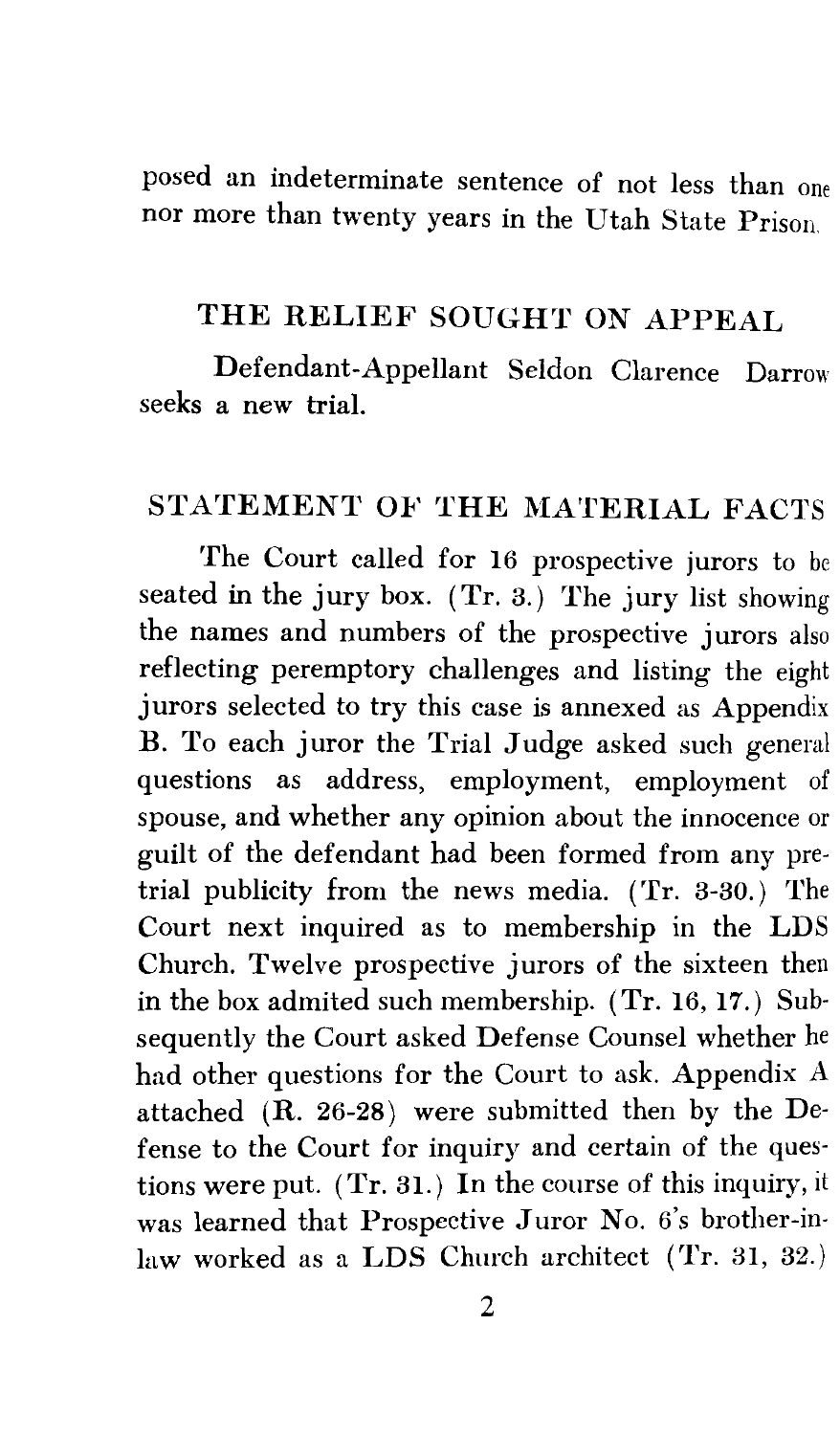She was currently a first counsellor in the Relief Society, her husband was in the bishopric, and her brother was a bishop.

Prospective Juror No. 13 had been M-Men athletic director. (Tr. 32.) His brother was an elder's quorum president. (Tr. 33.)

Prospective Juror No. 10 had been in the elder's presidency, superintendency of Sunday School, superintendent and counsellor of Mutual. (Tr. 33.)

Prospective Juror No. 11 currently was a Sunday School teacher, had been in the superintendency of Mutual, his mother had been connected with MIA, his father had been a scoutmaster, one brother was in Mutual superintendency and another was cubmaster. (Tr. 34, 35.)

Recess was taken after which a prospective juror was excused for an obvious physical problem (Tr. 36, 37) and was replaced by Prospective Juror No. 16. He was not a member of the Mormon Church. (Tr. 41.)

Prospective Juror No. 7 stated that her husband currently taught a Sunday School class and had been in the superintendency of Sunday School, both ward and stake. (Tr. 39.)

The Court noted that eleven of the prospective jurors were members of the LDS Church. (Tr. 40.) Next inquiry was whether any of these eleven made financial contributions to the Church such as tithing,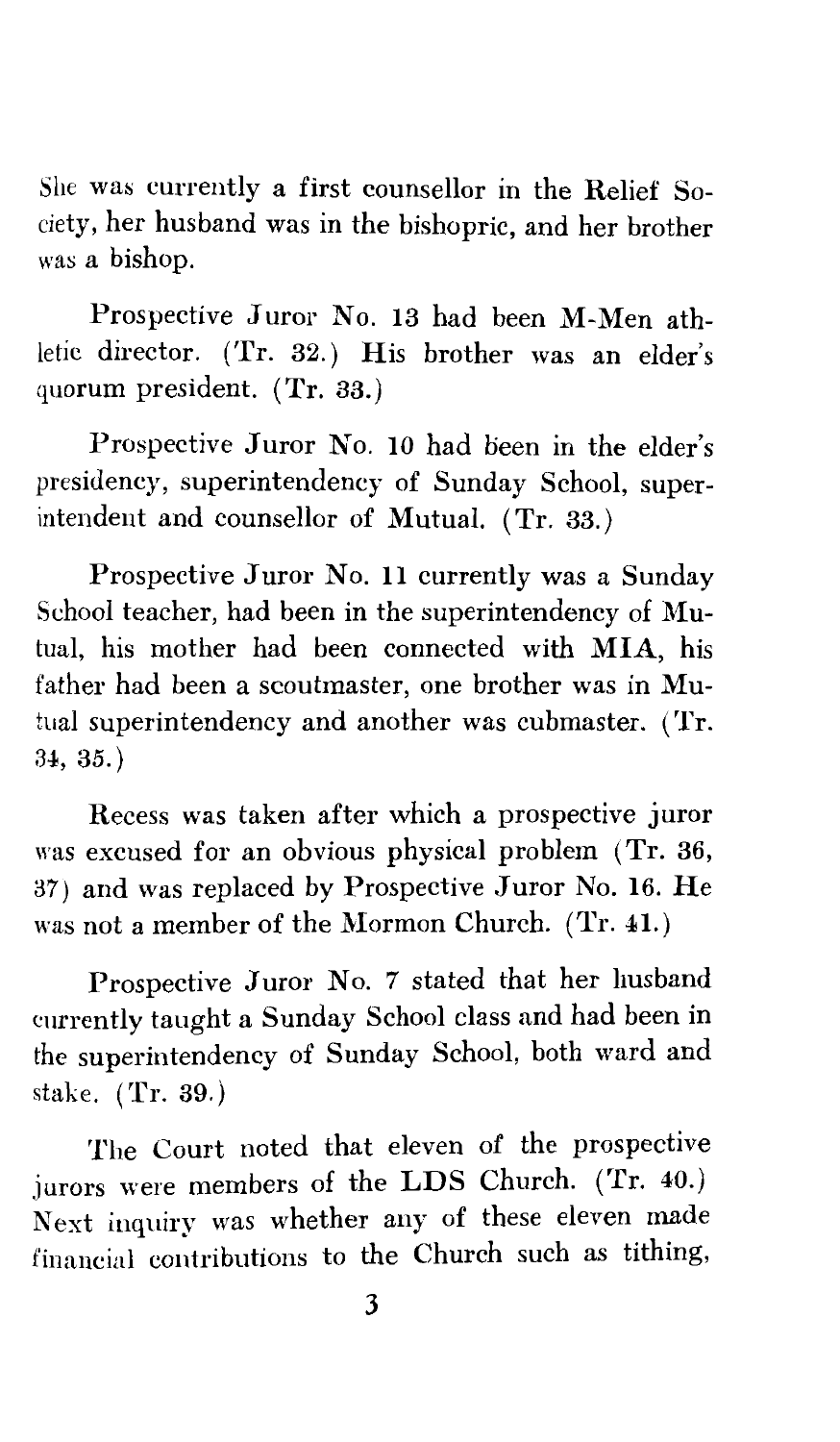fast offerings, ward maintenance, welfare or budget. All indicated having made such contributions and all but one was a tithe payer. (Tr. 40.)

At various stages of the voir dire examination con· cerning Church membership, leadership and financial support, each of the jurors went on record as believing that nevertheless each would be fair and impartial.

At this juncture of the trial five prospective jurors, viz., Numbers 4, *5,* 9, 15 and 16, were not mem· hers of the LDS Church. The State passed for cause. (Tr. 42.) Defendant challenged each prospective juror who was a member of the Church on three grounds, viz.:  $(1)$  membership in the Church,  $(2)$  the admitted leadership offices held in the Church and close connection of spouses and close relatives admittedly holding Church offices by some prospective jurors, and (3) their financial interest in the outcome of the trial. (Tr. 42, 43.) These challenges were denied. (Tr. 45.) Defendant exercised all four of his peremptory challenges on Prospective Juror Numbers 8, 10, 11 and 13, each of whom was a member of the Church. (Appendix A.) The jury of eight of whom six were Mormons was sworn. (Tr. 46.) Defendant moved for a mistrial for the Court's failure to sustain the challenges for cause (Tr. 53, 54, *55, 56, 57* and 58), which was denied.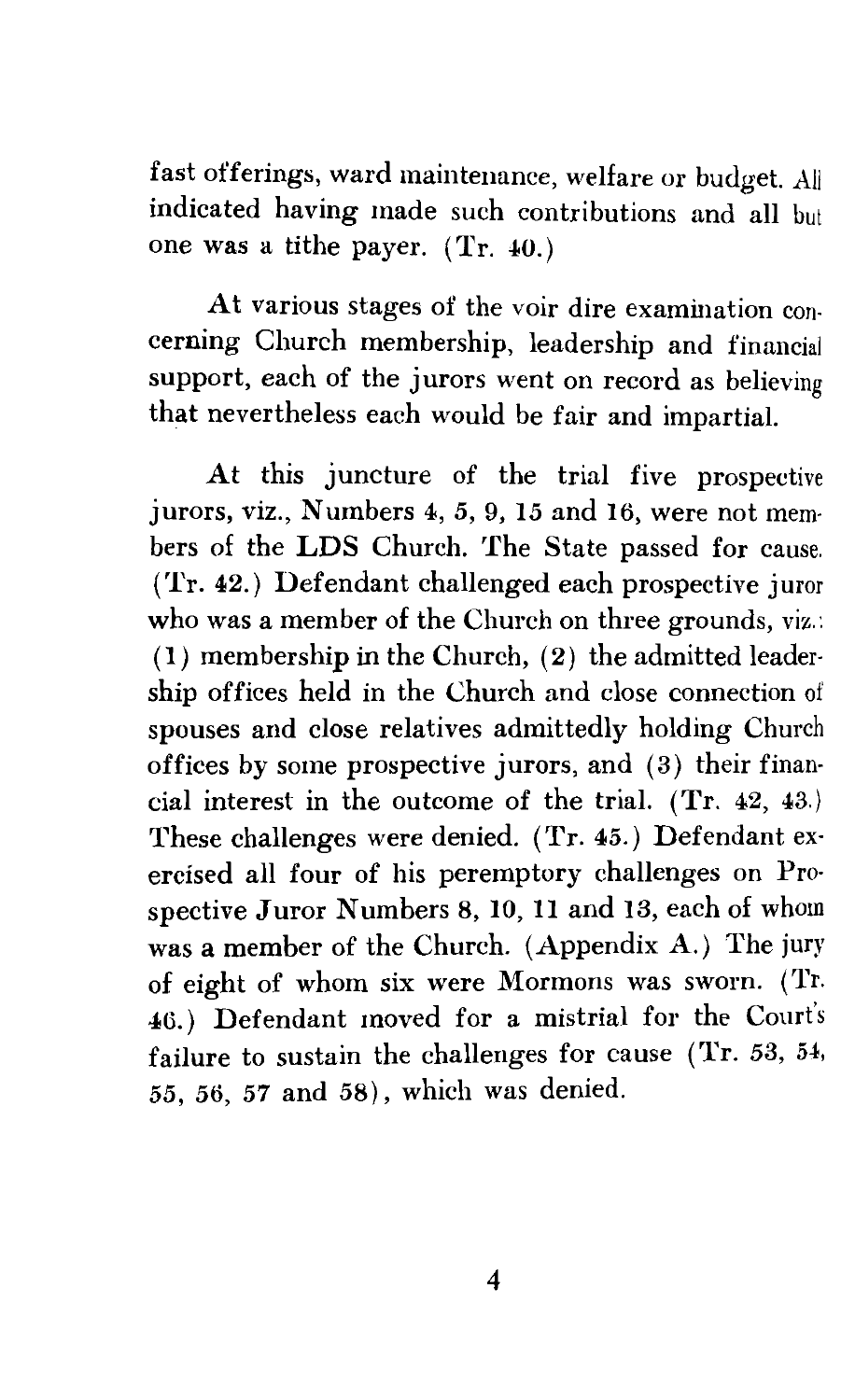#### ARGUMENT

#### POINT I

EVERY MORMON1 ON THE JURY SHOULD HAVE BEEN EXCUSED ON CHALLENGE FOR CAUSE BECAUSE OF HIS PECUNIARY INTEREST IN THE OUTCOME OF THE TRIAL.

Each member of the Mormon Church is a beneficiary of the property of the Church held in trust by the office of the President by virtue of the Articles of Incorporation.<sup>2</sup> The Information on which the Defendant was charged, tried and convicted alleged a specific intent by the Defendant to defraud this entity, and the proof adduced before these jurors showed a felonious loss to this entity chargeable to Defendant of some \$650,000.00.3 Thus, the jurors undertook to decide a case where property in which they held a beneficial financial interest had been taken by the accused. The Defendant contends he has not had a trial before an im-

<sup>1</sup> Unless the context requires otherwise the word Mormon is used to denote a member of the Church of Jesus Christ of Latter-day Saints.

<sup>&</sup>lt;sup>2</sup> "Second: The object of this corporation shall be to acquire, hold and dispose of such real and personal property as may be con-<br>veyed to or acquired by said corporation for the benefit of the members of the Church of Jesus Christ of Latter-day Saints, a religious society, for the benefit of religion, for works of charity and for public worship. Such real and personal property may be situated, either within the this corporation shall have power, without any authority or<br>authorization from the members of said Church or religious<br>society, to grant, sell, convey, rent, mortgage, exchange, or<br>otherwise dispose of any part or all of s sis supplied.) (Ex. S-2).

<sup>3</sup> Exhibits 1, 3, 5-8, 12, 17, 18, 20, 21, 22, 23, 24, 27, 38, 39, 40.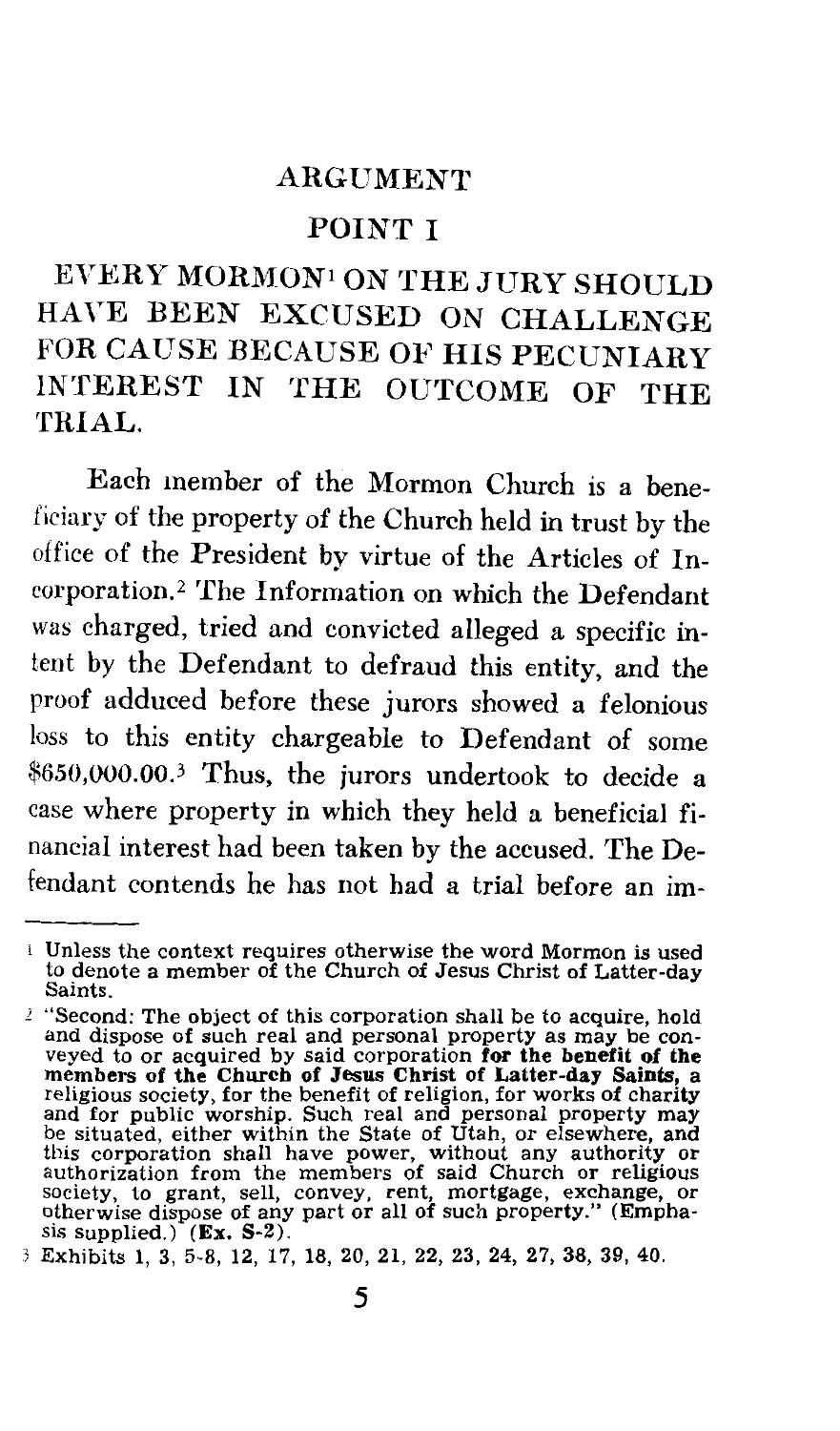partial jury guaranteed him by Article I Section 12 of the Constitution of Utah4 and 77-30-18 (2), UCA 1953.5

Before this jury was sworn this error was called to the attention of the Trial Court (Tr. 42, 43) and challenge of each Mormon made. (Tr. 42.) After the opening statement by the Prosecutor, a mistrial was re· quested based on this error. (Tr. 53.) The challenges and motion for mistrial were denied. (Tr. 45, 53-59).

Counsel believes this precise issue is of first impression in this Court. However, this Court has decided that stock ownership in a bank or an insurance company disqualifies one to be a juror in a case where the corporate assets are involved.

The unfairness of a Mormon sitting in judgment of one charged with wrongdoing concerning his Church's and his own property seem patently clear. The spirit and letter of the Constitution condemns such a

<sup>4 &</sup>quot;In criminal prosecutions the accused shall have the right to appear and defend in person and by counsel, to demand the nature and cause of the accusation against him, to have a copy thereof, to testify in his own behalf, to be confronted by the witnesses against him, to have compulsory process to compel the attendance of witnesses in his own behalf, to have a speedy public trial by an impartial jury of the county or district in which the offense is alleged to have been committed, and the right to appeal in all cases. In no instance shall any accused person, before final judgment, be compelled to advance money or fees to secure the rights herein guaranteed. The accused shall not be compelled to give evidence against himself; a wife shall not be compelled to testify against her husband, nor a husband against his wife, nor shall any person be twice put in jeopardy for the same offense." (Emphasis supplied.)

<sup>5 &</sup>quot;For the existence of a state of mind on the part of the juror which leads to a just inference in reference to the case that will not act with entire impartiality, which is known in this Code as actual bias."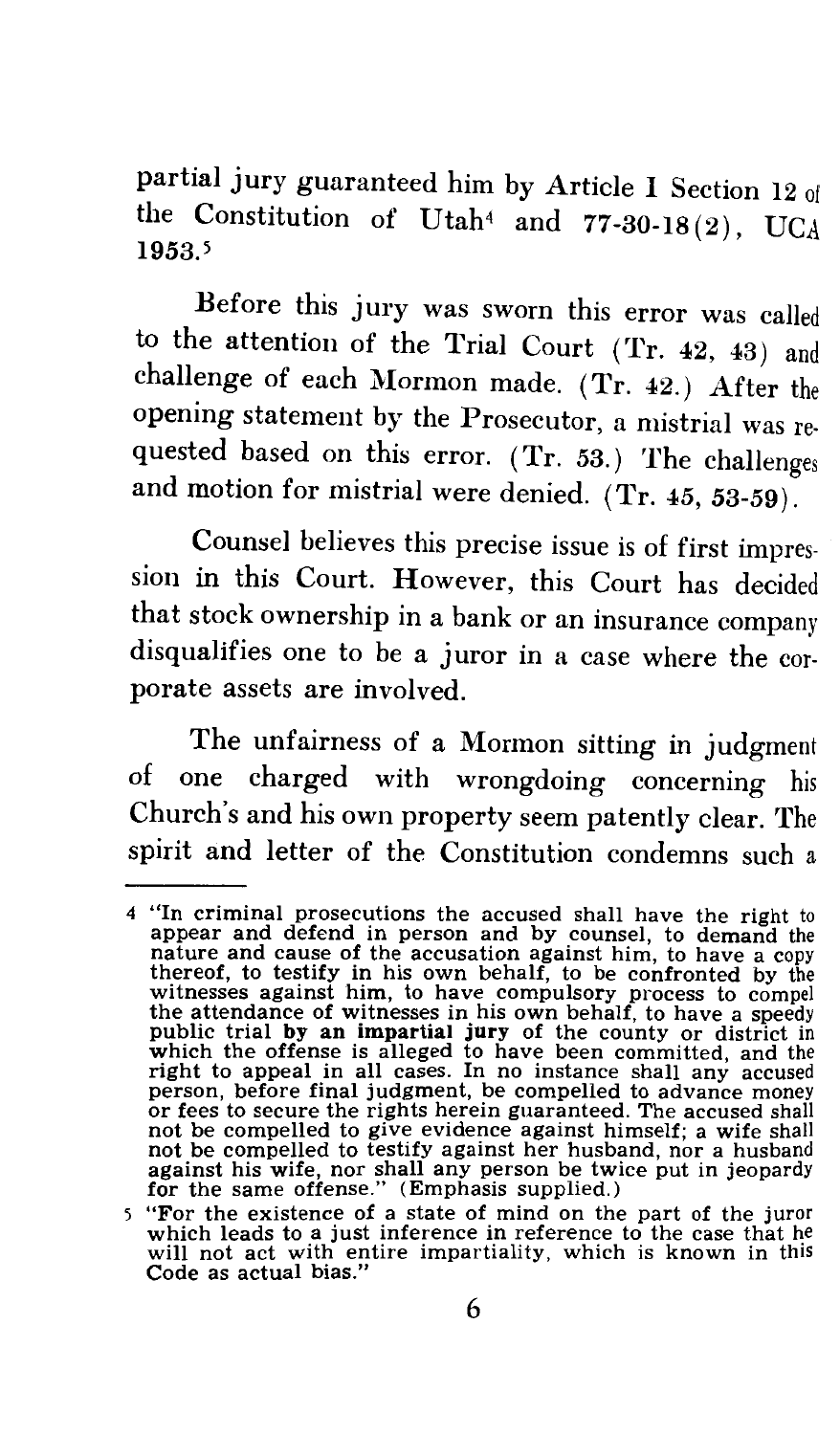practice. 6 The Utah Statute on challenges for particular causes is violated.<sup>7</sup> Regarding pecuniary interest, this Court has said, 8 "Clearly one interested in such an insurance company as stockholder or employee would be subject to challenge.", referring to a cause where an insurance company was the insurer of a defendant's liability. Again, in a suit on a promissory note9 held by a bank, all prospective jurors who were also bank stockholders were summarily excused by the Court without challenge. This Court noted that such persons were properly challengeable because of being "united in interest," and that the better practice and proper procedure would have been to excuse on challenge, not summarily, as the parties could have waived such challenge.

It strains credulity to believe that a member of the Mormon Church could be the kind of juror contemplated by the Constitution and the Statute providing for challenges for cause for bias. This case demands reversal for the failure of the Trial Judge to sustain Defendant's challenges for cause to each Mormon juror.

#### POINT II

## PREJUDICIAL ERROR WAS COMMITTED AGAINST THE DEFENDANT WHEN CER-

<sup>6</sup> Constitution of Utah, Article I, Section 12.

<sup>77-30-18(2),</sup> UCA 1953.<br>8 Balle v. Smith, 81 U. 179, 17 P2d 224, p. 230.<br>9 State Bank of Beaver v. Hollingshead, 82 U. 416, 25 P2d 612.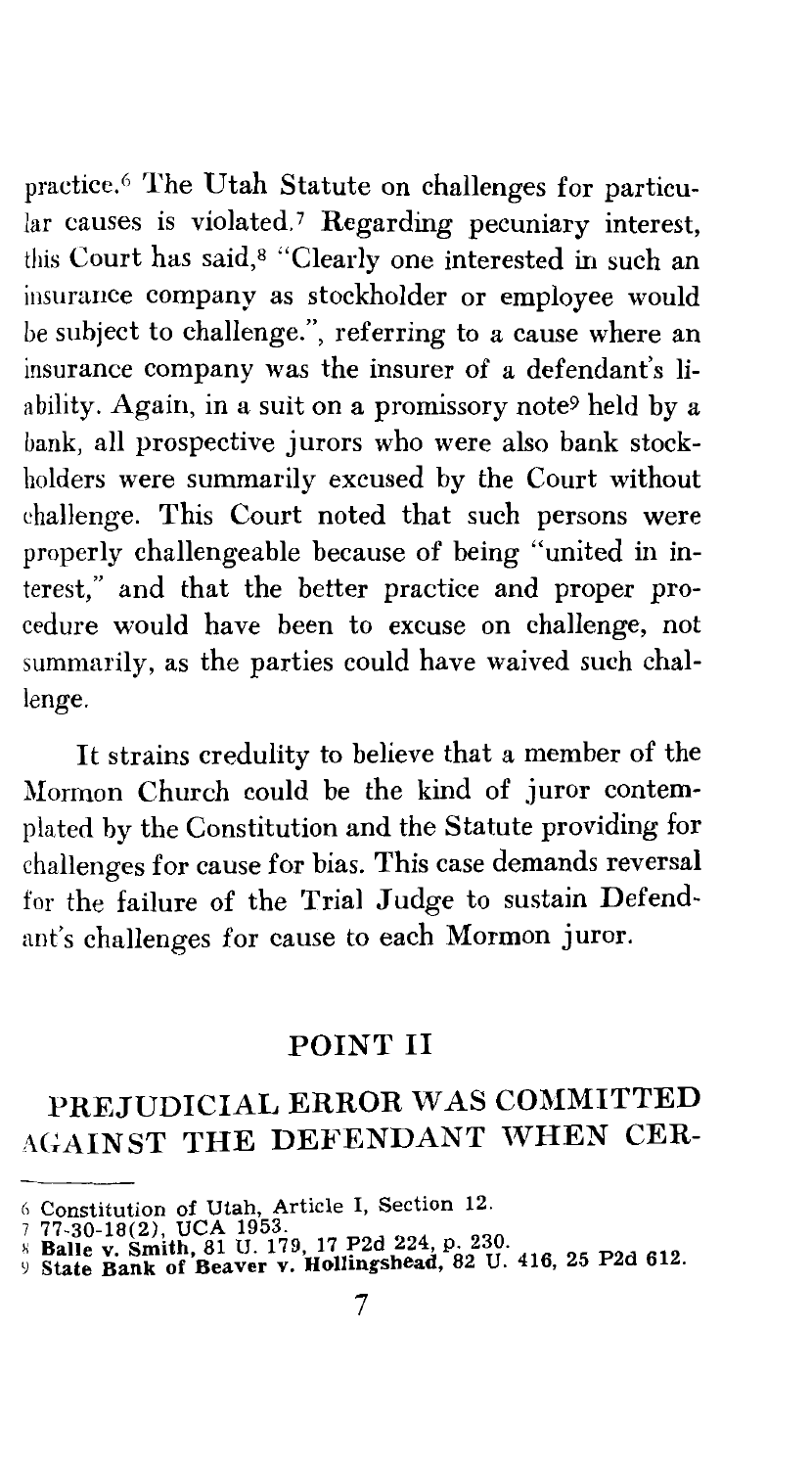## TAIN REQUESTED QUESTIONS ON JURY VOIR DIRE WERE REFUSED.

The Trial Judge refused to ask of the prospective jurors three of the Defendant's requested interrogatories.<sup>10</sup> (Tr. 44, 45, R. 27.) This refusal inhibited the Defendant's ability to exercise his peremptory challenges.

Defendant contends in Point I of this brief that his challenges to all Mormon jurors should have been granted, but recognizes that this right could have been waived,<sup>11</sup> and that therefor to intelligently utilize his peremptory challenges it was important to him to know the depth of the religious belief of each Mormon juror. That several officers, agents and employees of the Church were to and did testify was obvious. It was not inconceivable that the President or another exalted offi. cial would testify, especially in the light of *the statu·*  tory<sup>12</sup> requirement for offical action of the Church entity named in the Information.

One need not live in a predominantly Mormon community for a long time to learn that there is in existence

<sup>10 &</sup>quot;13. Do you believe that the President of the Church of Jesus Christ of Latter-day Saints is the latter day prophet, seer and revelator? "14. Do you believe that the President of the Church of Jesus Christ of Latter-day Saints is the ordained prophet of God through whom God speaks to Latter Day Saints who are his

chosen people?<br>"15. If the President of the Church of Jesus Christ of Latter-<br>day Saints were to give evidence in this case on any material<br>matter, would it take less evidence to convince you of the truthftilness of the facts given in evidence because of his position as prophet, seer and revelator as compared with other witnesses?"

<sup>11</sup>State Bank of Beaver v. Hollingshead, 82 U. 416, 25 P2d 612. 12 16-7-8, UCA 1953.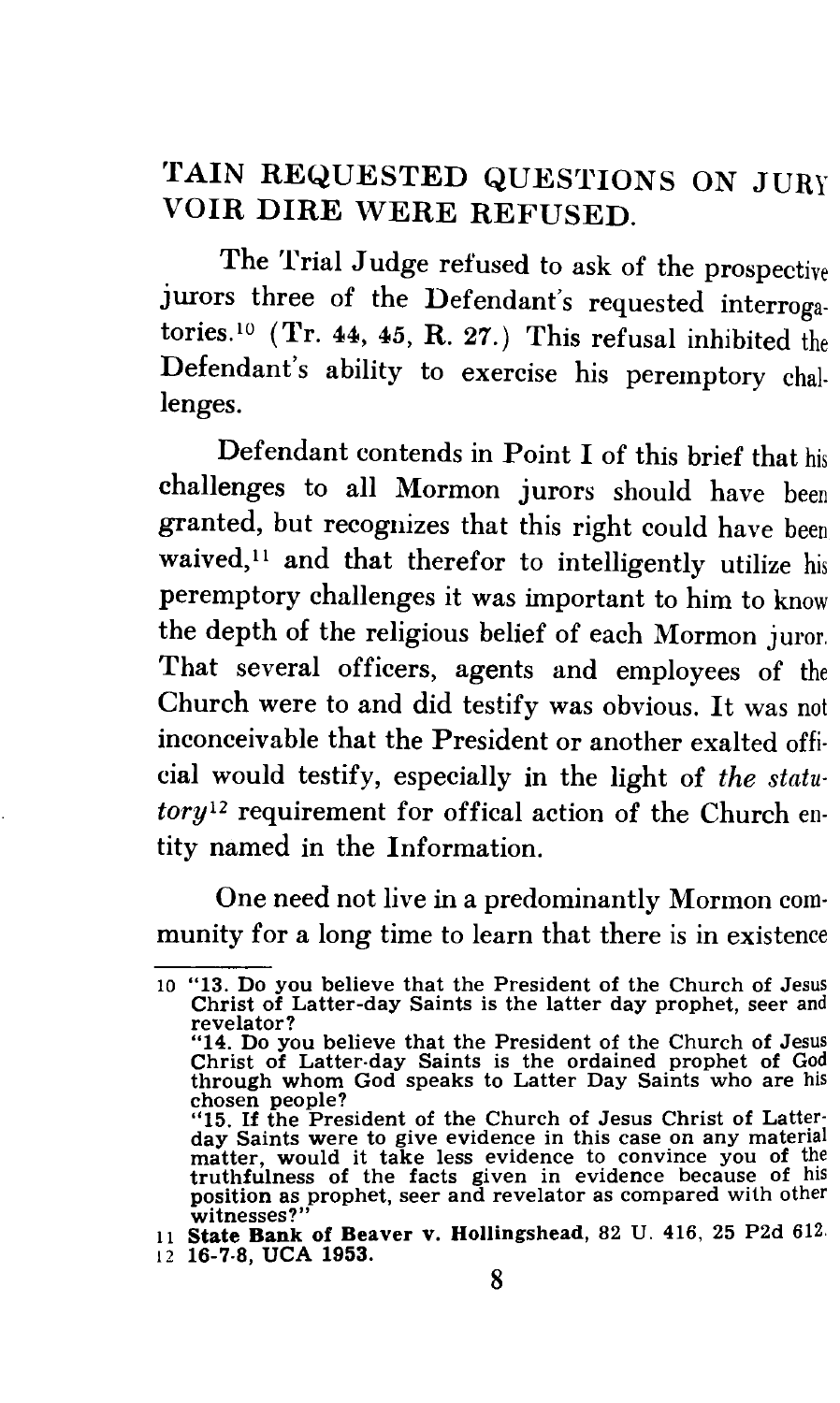a wide range of attitude by Church members toward constituted Church authority. Some members are extremely doubtful of the Church's claimed proximity of its President to the alleged divinely revealed word in his role as Prophet, Seer and Revelator. Others accept such as a fact without question. The requested and denied questions were intended to ferret out the depth of a prospective juror's religious fervor so that an intelligent judgment could be made regarding the reception that the jurors would probably give to the Church witnesses as officers, agents and servants of the President and his ineorporated entity vis-a-vis other witnesses as well as defense witnesses.

To obtain such information when germane to the issues is a proper function of the jury voir dire examination. In Balle13 this Court said:

> "The object of an examination of a juror on his voir dire is to ascertain whether he has the statutory qualifications of a juror, and, having the statutory qualifications, whether there are grounds for a challenge for either actual or implied bias and to enable the party to exercise intelligently his peremptory challenges."

The statements by each Mormon juror in substance that he would try the case fairly and not give undue weight to the testimony of the Church witnesses are not real substitutes for explicit questions that seek to illuminate the strength of one's beliefs. In this context Justice Larson's note is appropos, in dissent, in *State v. Musser,*  110 U. 534, 175 P2d 724, i.e.:

<sup>13</sup> Balle v. Smith, supra.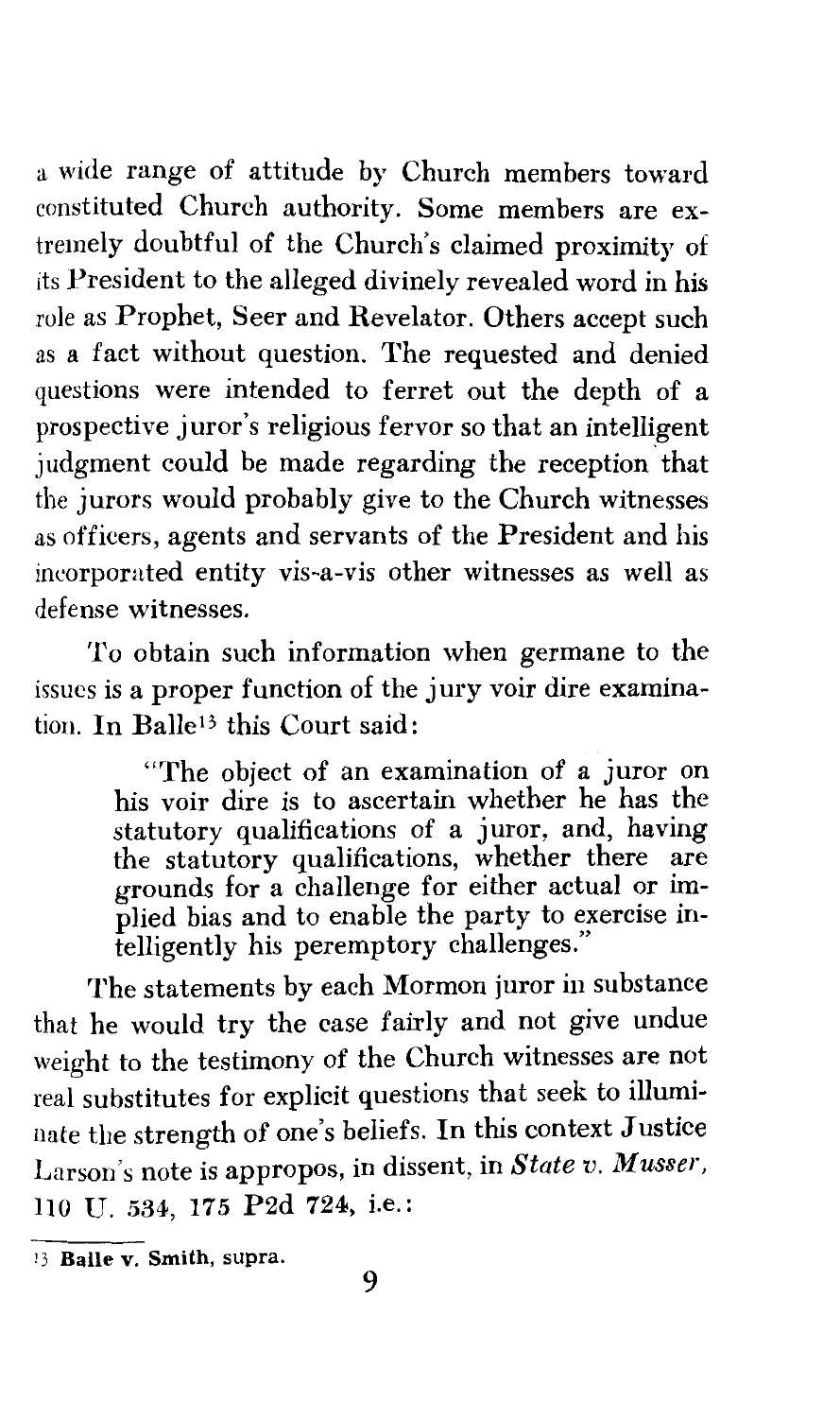*"1'he juror is not the judge of his own competency, of his own impartiality, and of his own freedom from prejudice. No statute can clothe him with such judicial discretion and power.*  \* \* \* It is the judge and not the juror who is charged with the duty of passing upon the competency of the juror, and in the discharge of this duty the judge may have recourse to any means of information within his power. In fact he should carefully investigate every source which would be calculated to throw *any* light upon the competency of a juror, and if the judge is not entirely satisfied of the competency of the juror, he should be excused." (Emphasis supplied.)

No good reason is apparent to less zealously guard a defendant's right to knowledge that enables him to challenge for cause as distinguished from knowledge that permits an intelligent exercise of his peremptory challenges.

#### POINT III

#### COMPOSITE ERRORS DENIED A FAIR TRIAL TO DEFENDANT.

To distinguish this point from Points I and II it is to be observed that the subject of Point I is pecuniary interest; Point II deals with jury interrogation on voir dire inhibiting the useful exercise of peremptory challenges; both of which are contrasted with this Point III which asserts that a combination of those errors in conjunction with a natural sense of resentment in Mormon jurors toward anyone connected with such an assault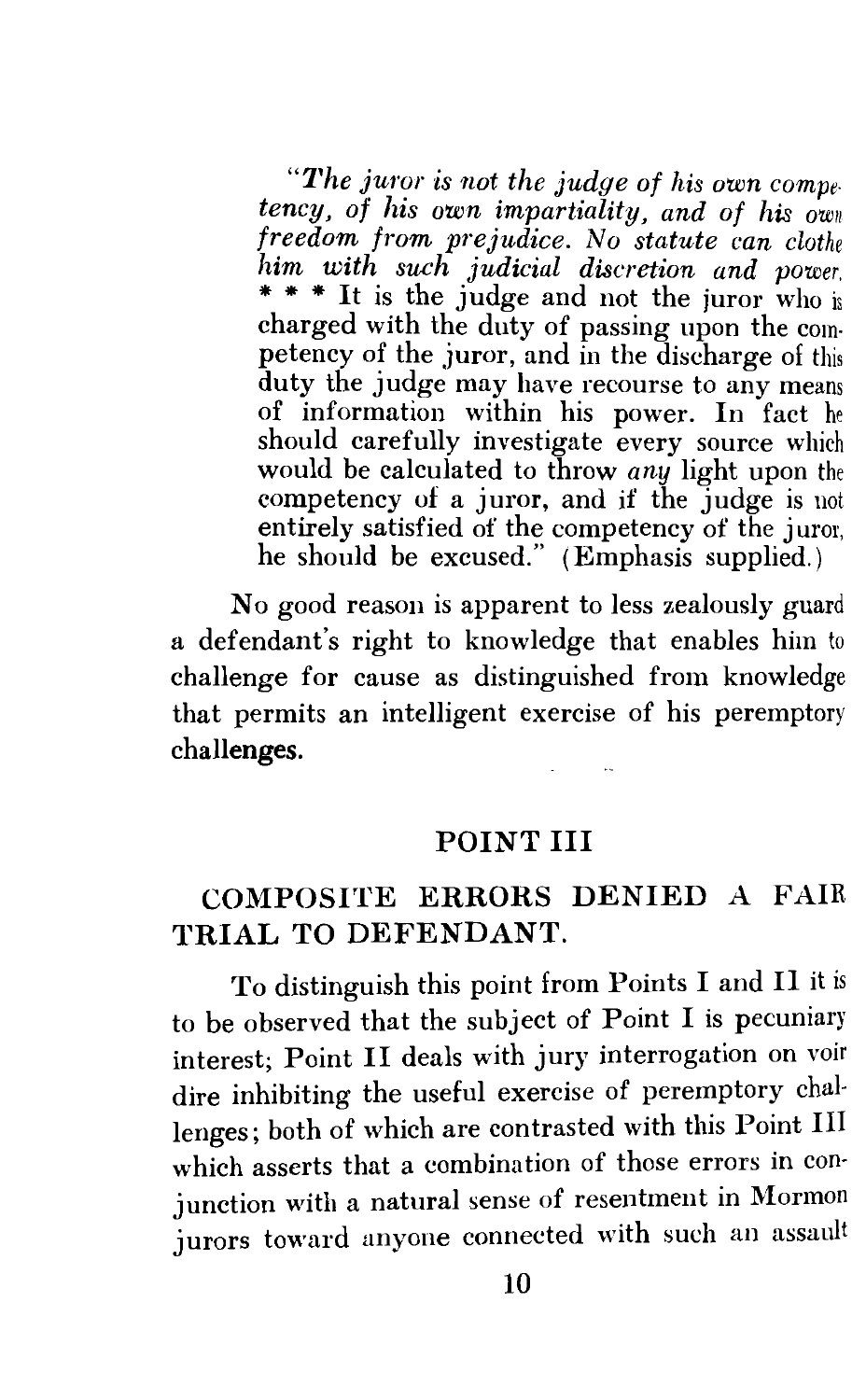upon the assets of his Church rendered such jurors subject to challenge for cause for bias as being partial.

None of these points is intended to make any attack on the religious beliefs held by any member of the jury, the panel or the array. The right of religious liberty and freedom is under no attack here. What is being aimed at is the state of mind of a person that may lead to a just inference that such a person will not act with the entire impartiality required by the Constitution 14 and Statute.<sup>13</sup> One's religious belief in a theological sense is quite separate and distinct from his sense of pride, affiliation and attachment to his Church's institutions, as, for example, there is indeed slight nexus between one's religious beliefs and one's sense of outrage at a bishop caught stealing the fast offerings or plundering the welfare budget.

The mandate of the Constitution is clear. It is there laid down that one of the constitutionally protected rights of an accused is a speedy public trial by an impartial jury.16 There is no statutory impingement on this valued right. There is no Utah case law restricting this right. The Utah Statutes<sup>17</sup> pertinent to jury trials and impanelment are confirmatory of this right.

The right to unbiased and unprejudiced jurors is an inseparable and inalienable part of the right to a trial

<sup>14</sup>Article I, Section 12, Constitution of Utah.

I) 77-30-18(2) UCA 1953.

<sup>16</sup> Article I, Section 12, Constitution of Utah.

<sup>17 77-30-18(2)</sup> UCA 1953.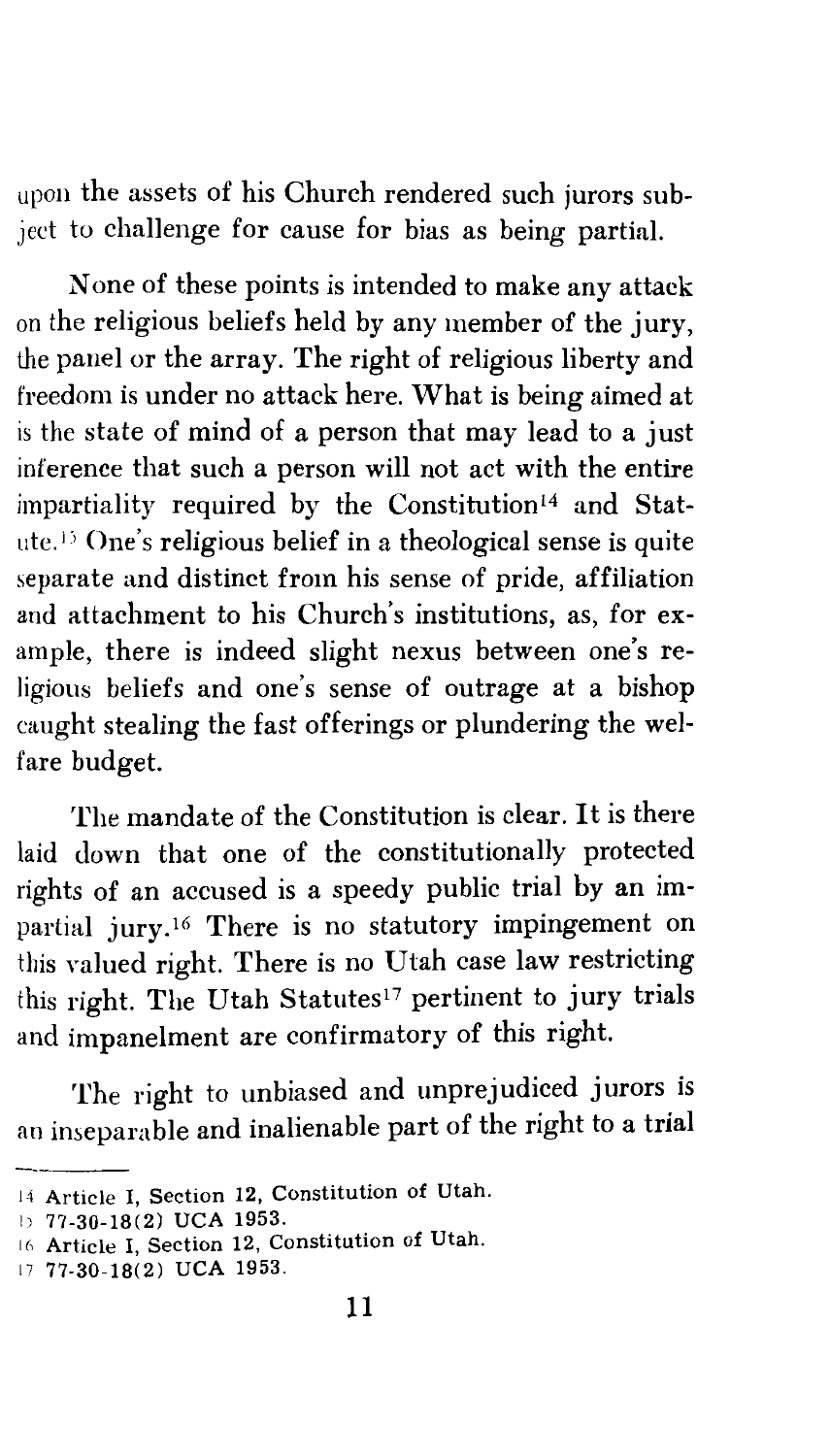by jury guaranteed by the Constitution. Const. of Utah, Art. I Sec. 12; *Casey v. Archbishop,* 143 A2d 627, 7i  $\text{ALR}$  2d 893. See ALR note at p. 910; 47 Am. Jur. 2d Sec. 267, Prejudice and Bias, p. 844; *State v. Morgan,*  23 U. 212, 64 P. 356. See also Library Reference General Digest, Jury, Key Nos. 87, 88, 92, 97, 97-3, 131-6. 131-8.

As a general rule, a person otherwise competent is not disqualified as a juror merely because of his religious belief, and inquiries not on this issue are properly ex· cludable on voir dire where there are no religious issues involved or special circumstances which would raise the issue of religious prejudice. 47 *Am. Jur.* 24 Supra, Sec. 283, *Religious Beliefs,* p. 857; but religious faith or its lack in a prospective juror is a proper subject of inquiry where religious beliefs are involved in the issues, or where a religious organization is a party in interest or if for the purpose of obtaining information upon which a party can exercise intelligently his peremptory challenges. *Casey v. Archbishop,* Supra; 47 *Am. Jur.* 2d; Sec. 283, Supra.

The right to inquire into religious beliefs in cases presenting such special circumstances is seen to rest on the right of a party to have a fair trial by an *impartial*  jury of his peers as illustrated in the following cases and notes.

In 1881 in the Territorial Supreme Court of Utah in *Miles v. United States,* 2 U. 19, 103 U.S. 304, on a statute indistinguishable from 77-30-18(1) and (2).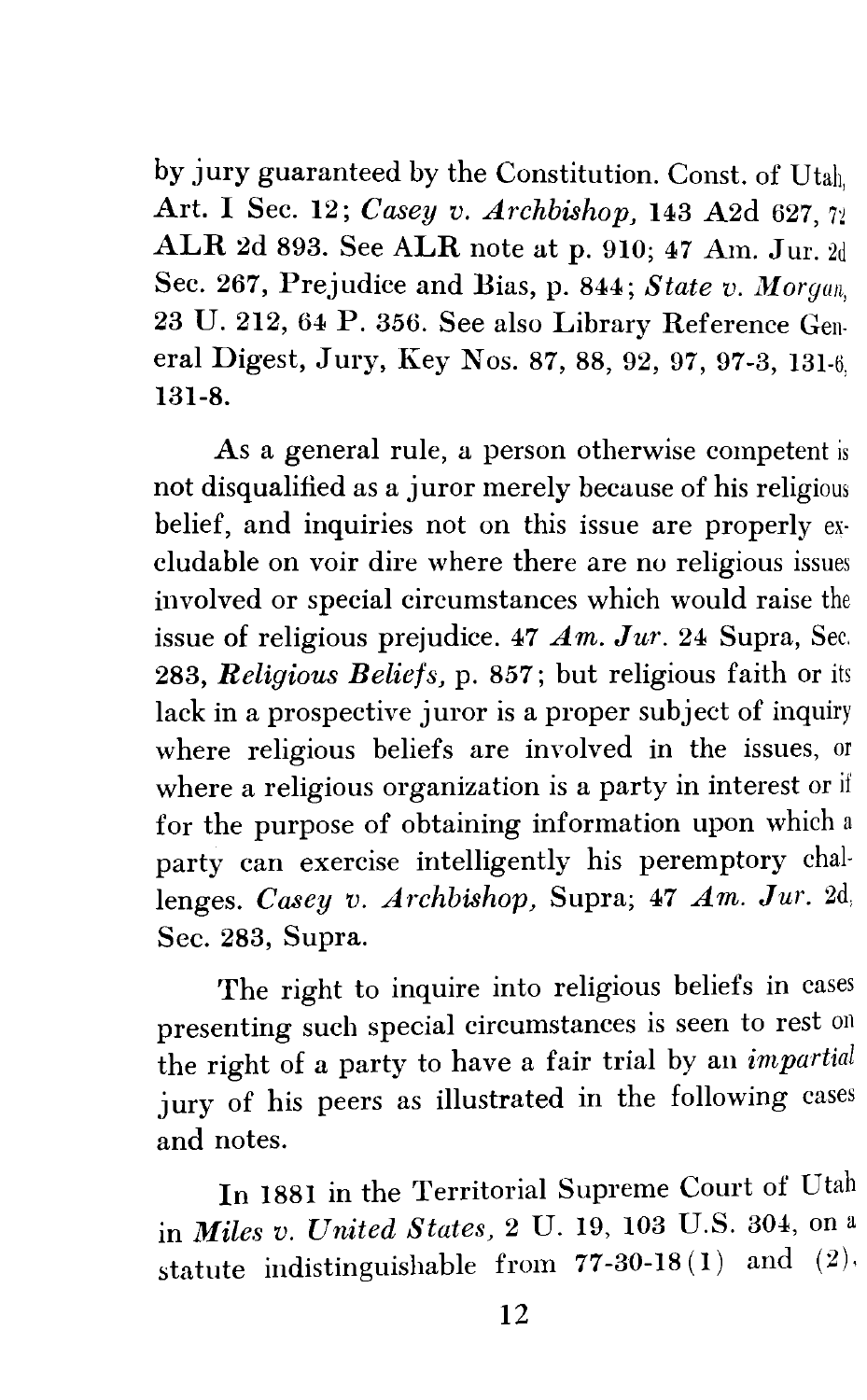UCA 1953, that Court held that upon a charge of bigamy it was not error for the prosecutor to inquire of prospective jurors whether they believed as Mormons that polygamy was ordained of God, and that revelations of it were of God, and those who acted on them should not be convicted by the law of the land. Challenge was made and sustained to a juror who responded in substance that he believed Joseph Smith received revelations from God on polygamy, that such was one of God's laws to his people and that he who practiced it conscientiously, was doing God's will. He also believed that the law of Congress in conflict therewith was the right of Congress to enact, and that in a trial of the practice of polygamy as bigamy he would regard it his duty, if satisfied by the evidence to convict the defendant and that he would do so. The defendant objected to the exclusions of such Mormons from the jury.

The square holding was: *Whether or not that bias was founded on the religious belief of the juror is entirely immaterial if the bias existed.* 

In *State v. Morgan,* 23 U. 212, 64 P. *356,* the charge was murder. After the verdict was rendered and judgment and execution ordered thereon it was learned that two jurors had lied on voir dire about not having formed opinions of guilt before being summoned for jury duty. A new trial was ordered by the Supreme Court of the State of Utah in 1901 affirming the right of an accused to a fair trial before an impartial jury and commenting that the purpose of voir dire is to ascertain whether there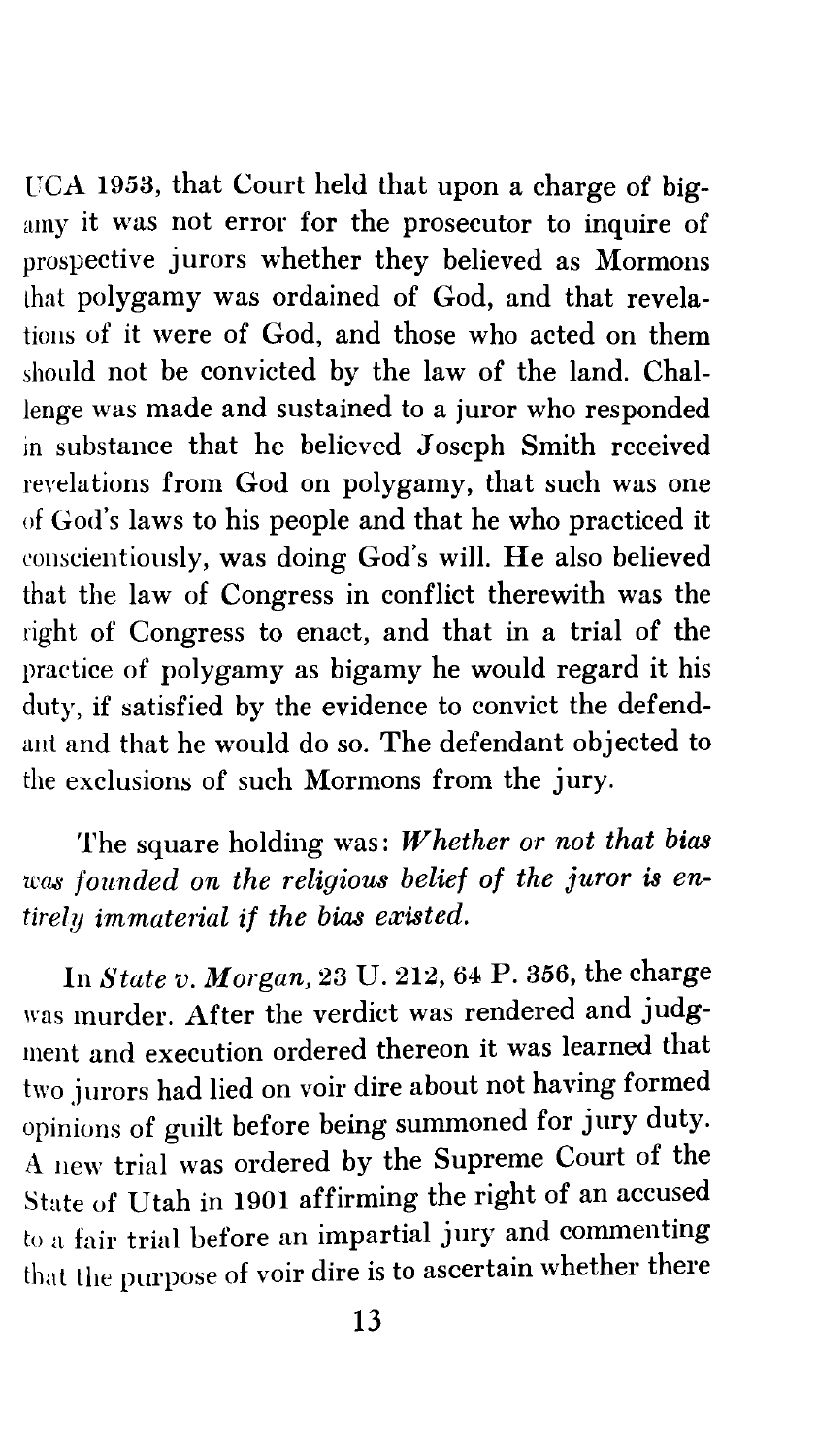are grounds for challenge for either actual or implied bias; and also to enable the accused to exercise intelligently his peremptory challenges. The Constitution of Utah, Article I, Section 12, was cited guaranteeing the right of a speedy trial by an impartial jury.

The rights and objects of voir dire of jurors was reaffirmed in *Balle v. Smith,* supra, in 1932 where the *Morgan* case, supra, was cited for the object of examination in which the Utah Court held *that such a business interest as being a stockholder or employee of an insurance company interested as an insurer of defendant's liability in the outcome in a personal injury action is sufficient grounds for challenge for cause, presumably under 104-24-10, UCA 1943, codified in URCP 47(f).* (Emphasis supplied.)

Grounds to challenge for cause lies where prospective jurors are *shareholders of a bank when the bank* is a party. *State Bank of Beaver County v. Hollingshead,*  supra, 1933. The principal is based on the bias arising from unity of business interests creating the presumption of impartiality. See Key No. 92, Jury, of the General Digest. (Emphasis supplied.)

Many courts including the Federal Courts spell out the general rule that especially in criminal cases the duty of the trial judge is to jealously guard the rights of the accused, and an impartial jury is such a right. 47 Am. Jur. 2d, Jury, Sec. 267, p. 844.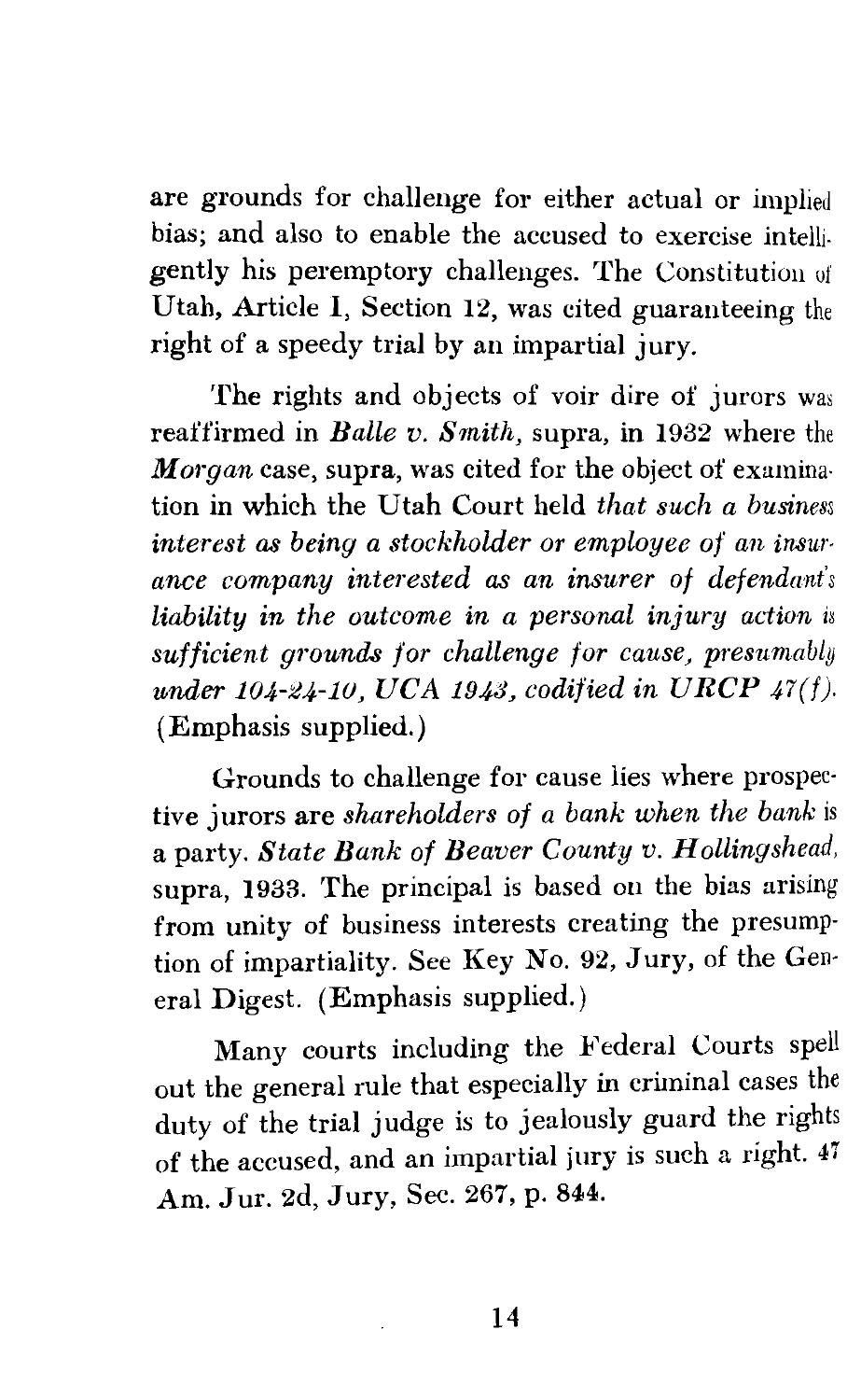#### **CONCLUSION**

The Defendant's challenge for cause to the Mormon jurors was founded on the rational basis that it was not possible in the light of the circumstances existing in this case to justly infer that such jurors could be expected to act with entire impartiality. They were simply burdened with too many responsibilities with reference to the Mormon Church and its ordained officials. Not only were they directly involved as beneficiaries under the filed Articles, laboring under some greater or lessor degree concerning belief in the infallibility of the Prophet, Seer and Revelator from whose agents and servants emanated the principal evidence, and, most undoubtedly harbored some resentment, conscious or subconscious, stemming from the alleged assault on the Church funds, but also, the jurors who were also active members of the Church were subject to the pressures of other active members of the Church, its counsellors, bishops and stake officers with whom they had contact. Their curiosity to learn the "inside stuff" predicted an accountability that could scarcely be ignored. Such a combination of inhibitions in a juror are formidible. If under these circumstances such a person does give affirmative lip service to the Judge's inquiry whether these matters can be laid aside and an impartial judgment made and therefor not excused on challenge, then the constitutional right to an impartial jury appears to rest truly on a very weak reed.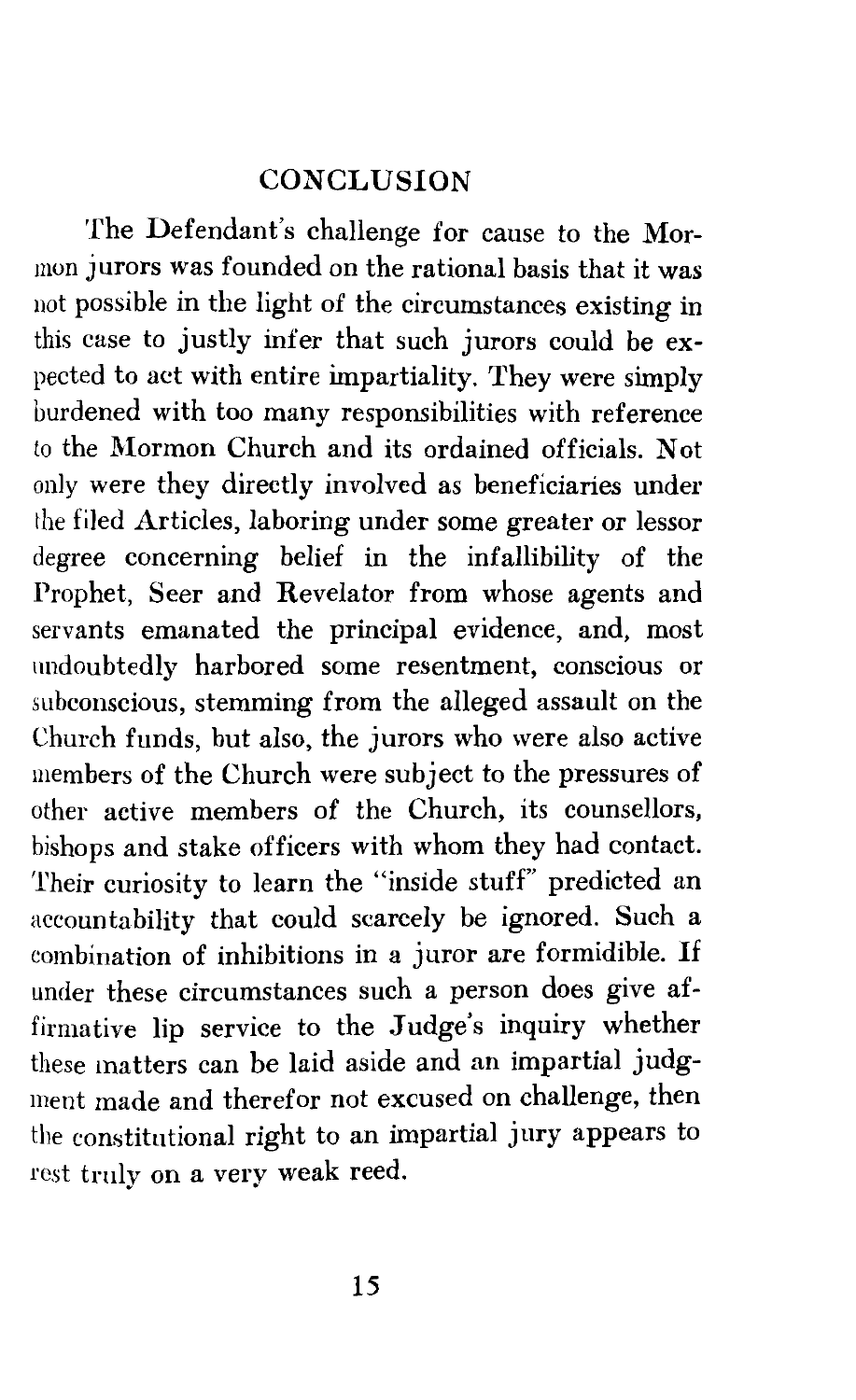Respectfully Submitted, **RET** 

Attorney for Defendant-Appellant McMillan, Browning and Lybbert

1020 Kearns Building Salt Lake City, Utah 84101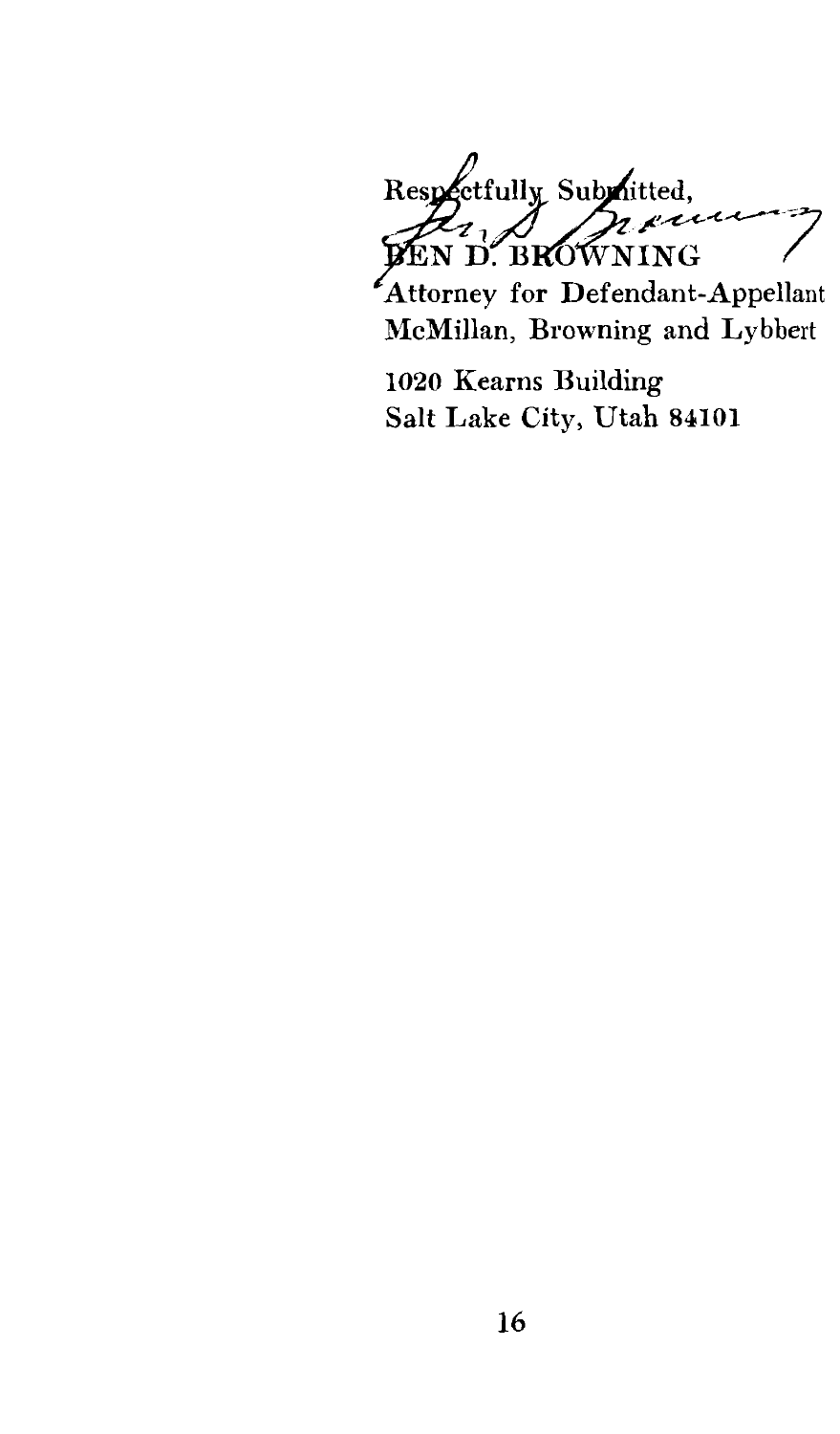FILED IN CLERK'S OFFICE Salt Lake County, Utah Jan. 29, 1970

W. Sterling Evans, Clerk of 3rd Dist. Court By C. Duane Firth Deputy Clerk

#### APPENDIX A

BEN D. BROWNING Attorney for Defendant Seldon Clarence Darrow 1020 Kearns Building Salt Lake City, Utah 84101

IN THE DISTRICT COURT OF THE THIRD JUDICIAL DISTRICT IN AND FOR SALT LAKE COUNTY, STATE OF UTAH

#### THE STATE OF UTAH,

Plaintiff

vs.

#### LAMAR EDWARD KAY and SELDON CLARENCE DARROW,

Defendants

ADDITIONAL QUESTIONS REQUESTED BY DEFENDANT DARROW TO BE PROPOUND-ED TO THE PROSPECTIVE JURORS ON YOIR DIRE TESTING FOR ACTUAL OR IMPLIED BIAS, AND TO ENABLE DEFEND-ANT TO INTELLIGENTLY EXERCISE HIS PEREMPTORY CHALLENGES.

Criminal No. 21817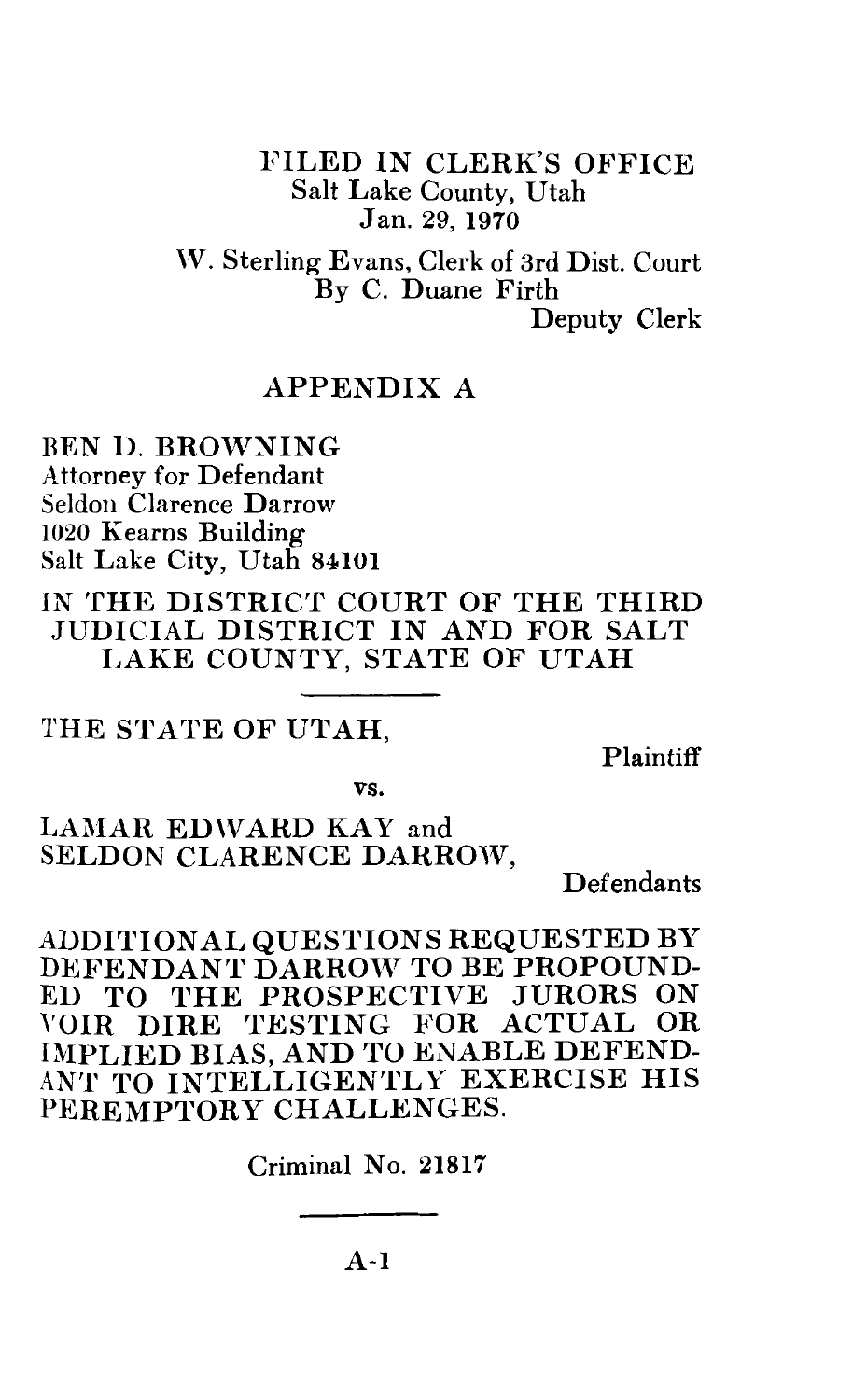Defendant Seldon C. Darrow, a defendant herein, requests the Honorable Judge of the Court above entitled to propound the following interrogatories to each ' of the jurors in addition to those customarily given testing their qualifications to serve in this particular case.

1. Are you a member of the Church of Jesus Christ of Latter-day Saints?

2. Are you employed by the Church of Jesus Christ of Latter-day Saints? '

3. Within the past two years have you been em-, ployed by the Church of Jesus Christ of Latter-day Saints?

4. Is any member of your immediate family or your spouse employed by the Church of Jesus Christ of Latter-day Saints?

5. Within the past two years has any member of your immediate family or your spouse been employed by, the Church of Jesus Christ of Latter-day Saints?

*6.* Are you, or your spouse, or any member of your immediate family an office holder in the Church of Jesus Christ of Latter-day Saints, such as member of the Presidency? Or of the Council of the Twelve Apostles? Or a holder of any priesthood? Or a member of any stake presidency? Or of any ward bishopric? Or an office holder in any auxiliary organization such as Mutual Improvement Association, Relief Society or Sunday School?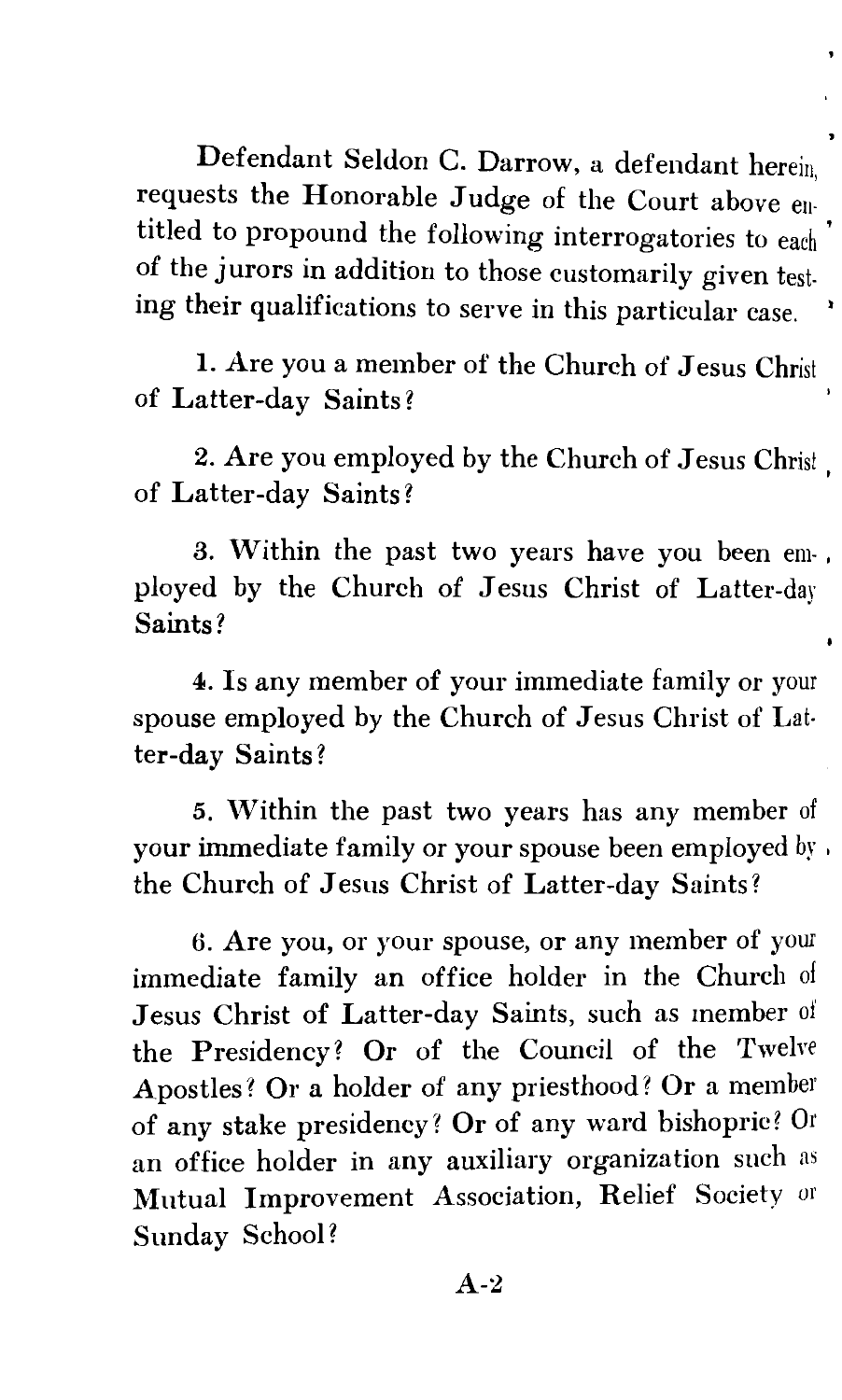7. Are you currently a tithe payer to the Church of Jesus Christ of Latter-day Saints?

8. Within the past two years have you been a tithe payer to the Church of Jesus Christ of Latter-day Saints?

9. Have you made any charitable contributions to the Church of Jesus Christ of Latter-day Saints within the past two years?

10. Do you now or for the past two years have you contributed to the support of any missionary serving on a call from the Church of Jesus Christ of Latter-day Saints?

11. Do you owe any money to the Church of Jesus Christ of Latter-day Saints?

12. Does the Church of Jesus Christ of Latter-day Saints owe any money to you?

13. Do you believe that the President of the Church of Jesus Christ of Latter-day Saints is the latter day prophet, seer and revelator?

14. Do you believe that the President of the Church of Jesus Christ of Latter-day Saints is the ordained prophet of God through whom God speaks to Latter Day Saints who are his chosen people?

15. If the President of the Church of Jesus Christ of Latter-day Saints were to give evidence in this case <sup>011</sup>any material matter, would it take less evidence to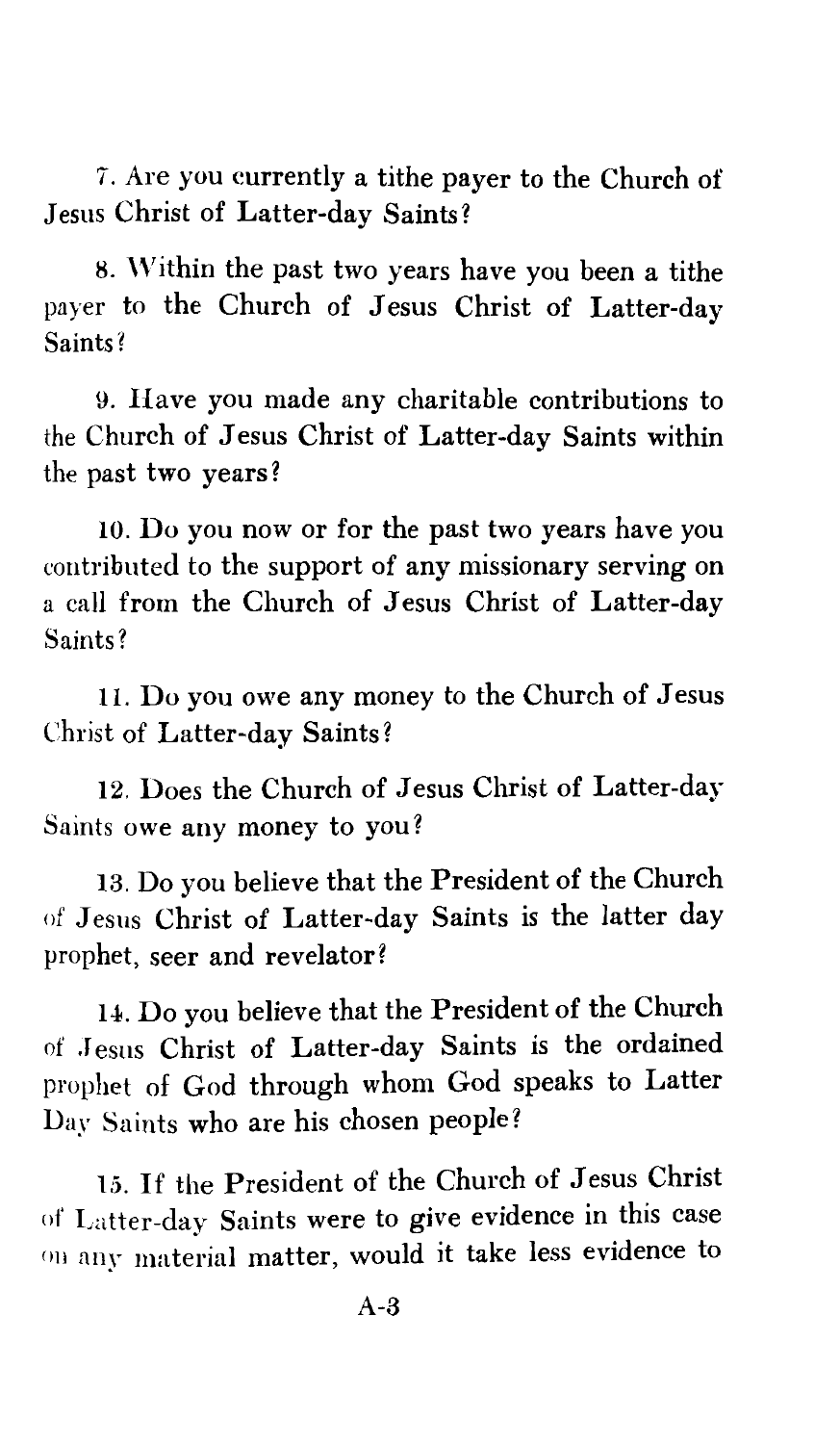convince you of the truthfulness of the facts given in evidence because of his position as prophet, seer and revelator as compared with other witnesses?

16. If the agents or the servants of the President of the Church of Jesus Christ of Latter-day Saints were to give evidence in this case on any material matter, would it take less evidence to convince you of the truthfulness of the facts given in evidence because of their association with the President of the Church of Jesus Christ of Latter-day Saints as prophet, seer and reyelator as compared with other witnesses?

DATED this 26 day of January, 1970.

BEN D. BROWNING Attorney for Defendant Seldon Clarence Darrow 1020 Kearns Building Salt Lake City, Utah